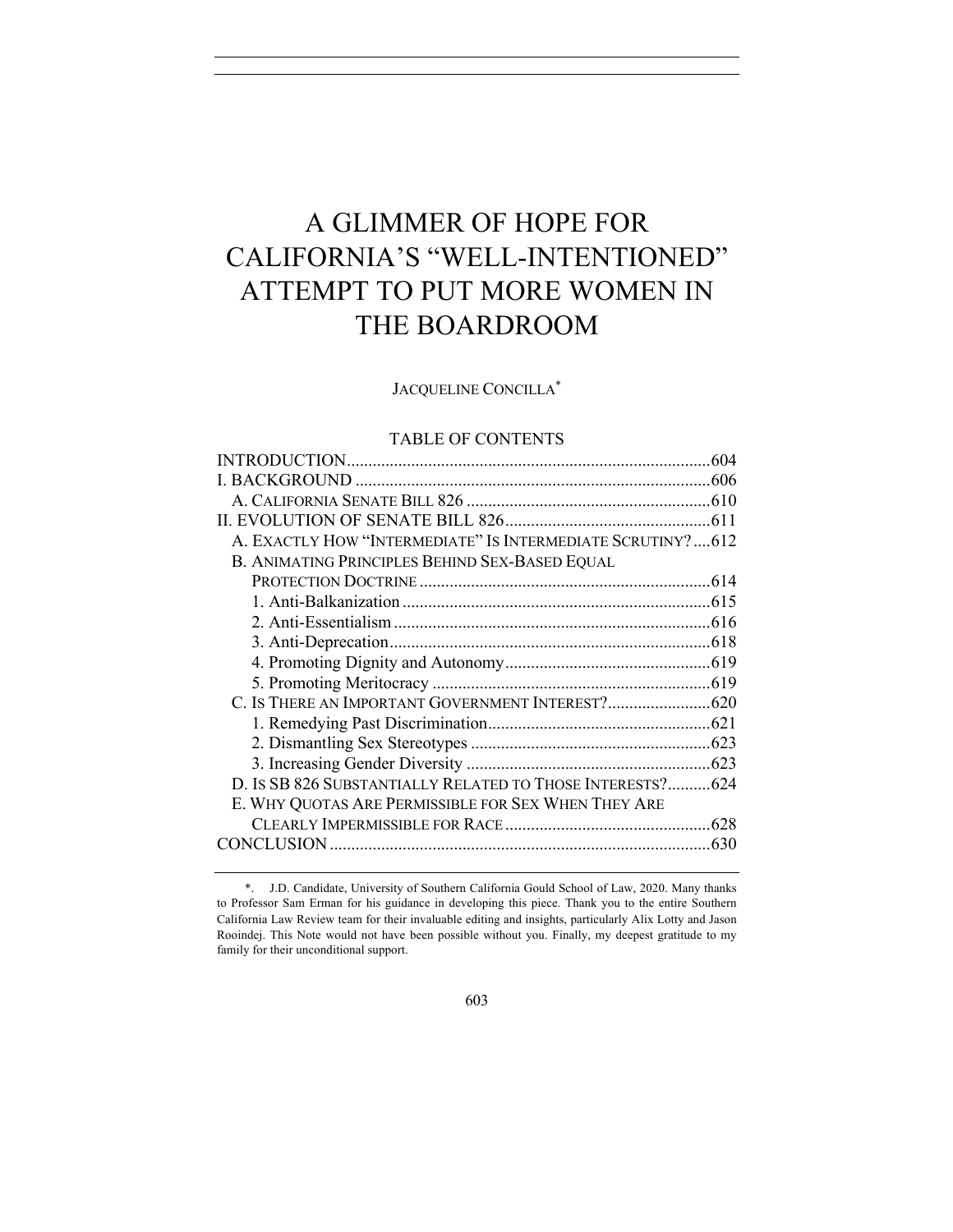## INTRODUCTION

America's corporate boardrooms are not representative of its diverse population. Of the companies that comprised the Russell 3000 Index, which is made up of "most public companies on major U.S. stock exchanges, 485, or 17%," were run by all-male boards in 2018.<sup>1</sup> While women are scantly represented on corporate boards across the country<sup>2</sup> and around the world,<sup>3</sup> the problem is distinctly apparent in California. In 2018, a quarter of public companies headquartered in California did not have a single woman on their corporate board.4 In fact, companies headquartered in California were also less likely to have two or more female directors than the companies that comprise the Russell 3000 Index. <sup>5</sup> As of June 2017, 445 companies in the Russell 3000 Index were headquartered in California, but only 565 of their 3,645 board seats were held by women.<sup>6</sup>

In 2013, California attempted to tackle this persistent imbalance through a state senate resolution. Senate Resolution 62, introduced by State Senator Hannah-Beth Jackson, urged public companies in California to increase the number of women on their boards to at least one, two, or three, depending on the size of their board, by  $2017<sup>7</sup>$  California was the first state in the country to adopt this type of resolution, but as of August 2018 five states had passed similar measures.<sup>8</sup> However, with no enforcement

<sup>1.</sup> Vanessa Fuhrmans, *California Becomes First State to Mandate Female Board Directors*, WALL ST. J. (Sept. 30, 2018, 6:13 PM), https://www.wsj.com/articles/california-becomes-first-state-tomandate-female-board-directors-1538341932#comments\_sector [https://perma.cc/3JMF-EEK6].

<sup>2</sup>*. Women in the Workforce – United States: Quick Take*, CATALYST (June 5, 2019), https://www. catalyst.org/knowledge/women-workforce-united-states [https://perma.cc/3GKL-G97W].

<sup>3.</sup> *Women in the Boardroom: A Global Perspective*, DELOITTE, https://www2.deloitte.com/za/ en/pages/risk/articles/women-in-the-boardroom.html [https://perma.cc/7ZV9-HSDP] ("Overall, women now hold 12 percent of seats worldwide with only 4 percent chairing boards.").

<sup>4.</sup> Vanessa Fuhrmans & Alejandro Lazo, *California Moves to Mandate Female Board Directors*, WALL ST. J. (Aug. 29, 2018, 10:06 PM), https://www.wsj.com/articles/california-moves-to-mandatefemale-board-directors-1535571904?mod=article\_inline&ns=prod/accounts-wsj [https://perma.cc/5BX P-7D8B].

<sup>5.</sup> Julia Prodis Sulek, *Insult or Opportunity? California Bill Requiring Women on Corporate Boards Spurs Debate*, MERCURY NEWS (Sept. 5, 2018, 4:28 AM), https://www.mercurynews.com/ 2018/09/04/insult-or-opportunity-california-bill-requiring-women-on-corporate-boards-spurs-debate [https://perma.cc/LDJ8-2FC4].

<sup>6.</sup> *Corporations: Boards of Directors: Hearing on SB 826 (As Amended May 25, 2018) Before the State Assemb. Comm. on Judiciary* 4 (Cal. 2018) [hereinafter Judiciary Committee Hearing on SB 826] (citing the National Association of Women Business Owners ("NAWBO") writing in support of SB 826).

<sup>7.</sup> Press Release, State Senator Hannah-Beth Jackson, Jackson Bill to Make California the First State to Require Women on Corporate Boards Heads to the Governor 19 (Aug. 30, 2018), https://sd19. senate.ca.gov/news/2018-08-30-jackson-bill-make-california-first-state-require-women-corporateboards-heads [https://perma.cc/479P-8E84].

<sup>8</sup>*. Id*.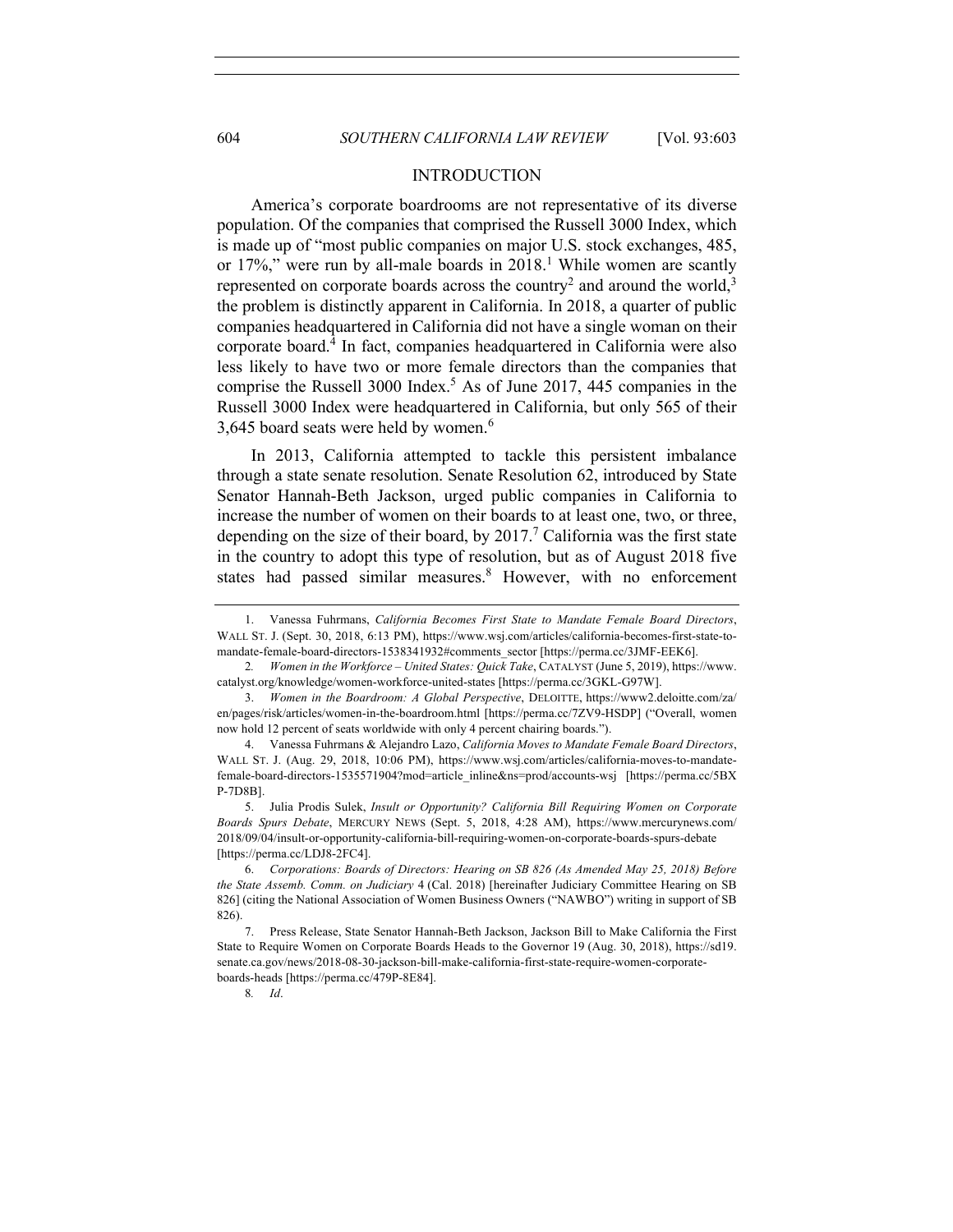measures, this aspirational resolution had little impact—as of its December 31, 2016 cut-off date, fewer than 20 percent of the targeted companies had the minimum number of women directors the resolution called for.<sup>9</sup>

As the aspirational resolution's failure proved, California needed to take more aggressive action to achieve greater female representation on its corporate boards. Thus, in 2018, Senator Jackson teamed up with Senate President Pro Tempore Toni Atkins to introduce Senate Bill 826 ("SB 826" or the "Act").<sup>10</sup> This time the state decided to require gender diversity in the boardroom, and to enforce those requirements through substantial financial penalties for nonadherence. SB 826 requires each public company headquartered in California to have a female director by the close of 2019.<sup>11</sup> Any board with five members must have two female directors by the close of 2021.12 Every board of six or more members must have three female directors by that date.<sup>13</sup> The requirement will be enforced by a fine of one hundred thousand dollars for the first year of noncompliance and three hundred thousand dollars for each additional year.<sup>14</sup> If effectively applied to all 117 Russell 3000 corporations that are headquartered in California and have no women directors, SB 826 would result in the addition of 208 female directors over three years.<sup>15</sup>

Although similar efforts have been successful abroad,<sup>16</sup> the U.S. Supreme Court's current application of the equal protection doctrine has led many to believe that SB 826 is unconstitutional. According to a California state legislative analysis, the statute "would be subjected to heightened scrutiny under the equal protection clause of the [Fourteenth] Amendment of the U.S. Constitution and Article I, Section 7 of the California Constitution."17 The focus of this Note is how SB 826 would fare under the Fourteenth Amendment. Specifically, SB 826's gender classification

<sup>9</sup>*. Id*.

<sup>10.</sup> *Id.*

<sup>11.</sup> *See generally* S. 826, 2017-2018 Reg. Sess. (Cal. 2018) (enacted) (adding CAL. CORP. CODE §§ 301.3, 2115.5).

<sup>12.</sup> *Id*. pmbl.

<sup>13.</sup> *Id*.

<sup>14.</sup> *Id*. § 2(e)(1)(A)–(C) (adding CAL. CORP. CODE § 301.3).

<sup>15.</sup> Joseph A. Grundfest, *Mandating Gender Diversity in the Corporate Boardroom: The Inevitable Failure of California's SB 826* 1–2, (Stanford Law Sch. & Rock Ctr. for Corp. Governance, Working Paper No. 232, 2018), https://papers.ssrn.com/sol3/papers.cfm?abstract\_id=3248791 [https:// perma.cc/3DAF-4EB8].

<sup>16.</sup> *How to Deal with Board Gender Quotas*, THE ECONOMIST (Dec. 12, 2019), https://www. economist.com/business/2019/12/12/how-to-deal-with-board-gender-quotas [https://perma.cc/5RTY-9E 2H].

<sup>17.</sup> Judiciary Committee Hearing on SB 826, *supra* note 6, at 6.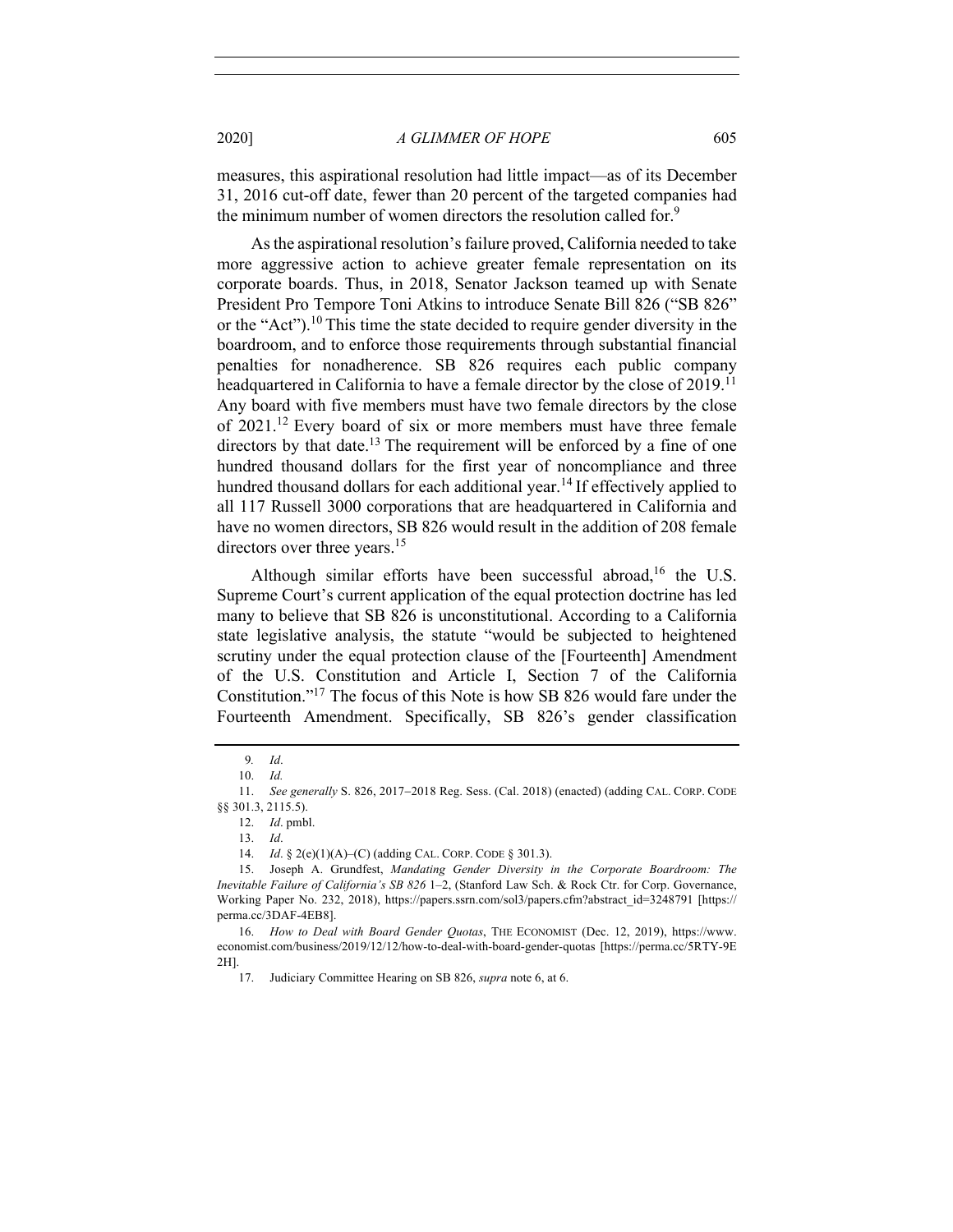benefiting women would be subject to intermediate scrutiny under federal law. Pointing to cases involving racial affirmative action programs, the California legislative report explains that "using race as a 'factor' to reap the benefits of diversity is permissible, but using a 'quota,' or anything like it, is not a narrowly tailored means."18

This Note necessarily hones in on the intersection between the principles underlying discrimination on the basis of gender and those animating the racial affirmative action cases. Part I of this Note explores the development of the Court's equal protection doctrine, especially as it pertains to gender classifications. It then turns to the development of intermediate scrutiny as the standard of review for gender distinctions. Next, it examines how the Court has applied the equal protection doctrine in cases involving quotas and affirmative action programs designed to increase diversity, and how an anomaly has arisen between its treatment of race and gender. Finally, it introduces SB 826, California's attempt at mandating gender diversity in the corporate boardroom. Part II of this Note then argues that the race/gender anomaly has left a narrow path for SB 826 to prevail against an equal protection claim, even within the Court's current equal protection doctrine. Specifically, a colorable case exists that SB 826 will survive intermediate scrutiny because remedying past discrimination and dismantling gender stereotypes are important government interests to which the Act is substantially related. Finally, Part III concludes that although its success is unlikely given the makeup of the Supreme Court in 2020, SB 826 advances the goals of the Equal Protection Clause and that the Court would not have to alter its existing framework to uphold it.

#### I. BACKGROUND

The first time the U.S. Supreme Court invalidated a gender classification was in 1971.<sup>19</sup> Until then, the Court uniformly approved of sexbased discrimination—justifying such policies based on perceived biological differences between the sexes and a societal understanding that a woman's role was primarily as mother and homemaker.<sup>20</sup>

But, in the early 1970s, the Court began to balk at that reasoning. In

<sup>18.</sup> *Id*. at 7 (citing Grutter v. Bollinger, 539 U.S. 306 (2003), Gratz v. Bollinger, 539 U.S. 244 (2003), and Regents of Univ. of Cal. v. Bakke, 438 U.S. 265 (1978)).

<sup>19.</sup> *See generally* Reed v. Reed, 404 U.S. 71 (1971) (invalidating an Idaho law giving preferential treatment to males over females in administering estates based on the Equal Protection Clause of the Fourteenth Amendment).

<sup>20.</sup> *See generally* Bradwell v. Illinois, 83 U.S. (16 Wall.) 130 (1873) (upholding an Illinois statute prohibiting women from practicing law).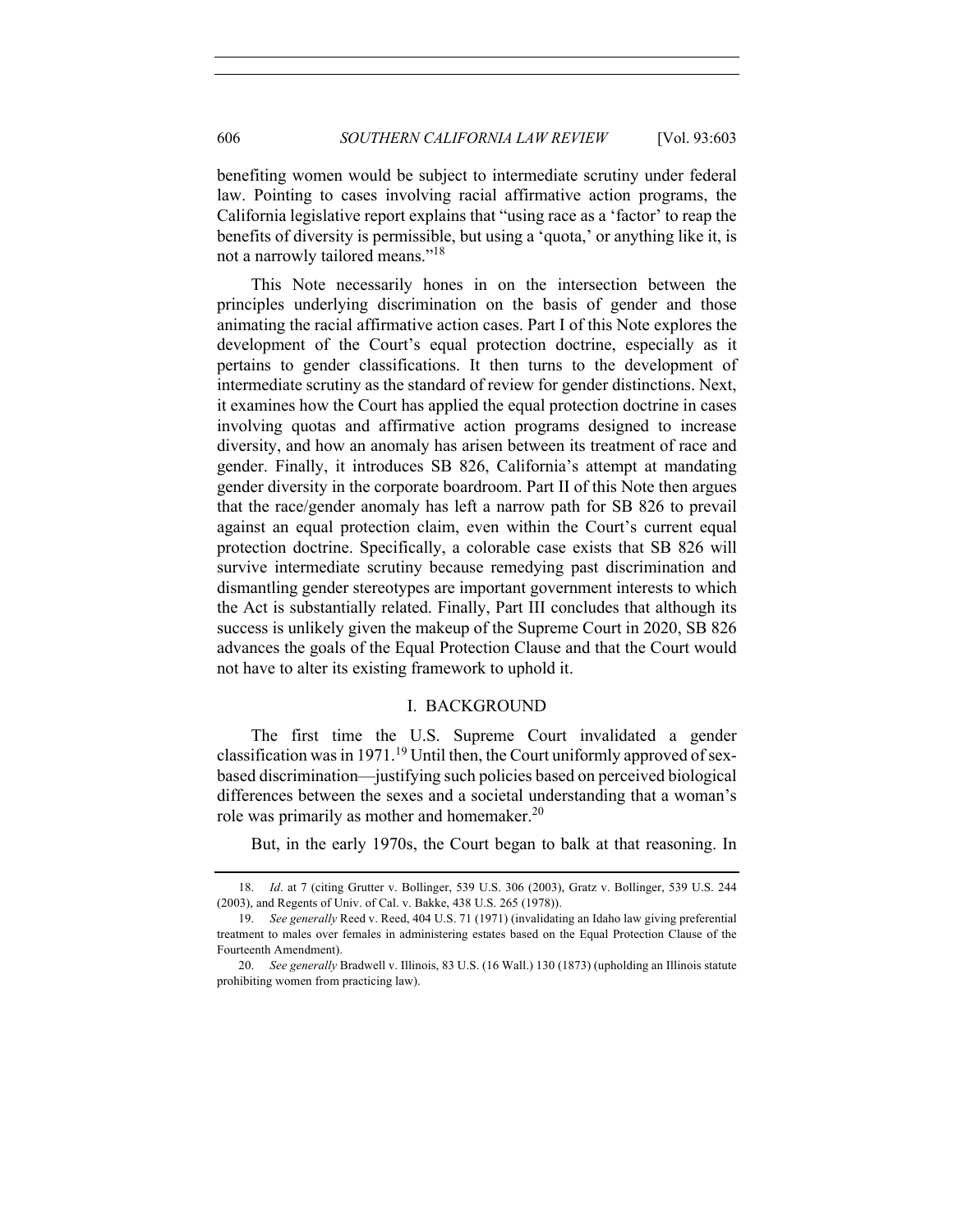1971, in *Reed v. Reed*, the Court finally overturned a gender classification declaring unconstitutional an Idaho law that granted men preference over women in determining estate administrators.<sup>21</sup> *Reed* marked the first time since the Fourteenth Amendment's ratification, over one hundred years earlier, that the Court interpreted the Constitution to prohibit discrimination of women.<sup>22</sup> The framers of the Fourteenth Amendment were thinking about race discrimination, not sex discrimination, when they proposed the amendment.<sup>23</sup>

Still purporting to apply rational basis review, the Court declared that "[a] classification 'must be reasonable, not arbitrary, and must rest upon some ground of difference having a fair and substantial relation to the object of the legislation, so that all persons similarly circumstanced shall be treated alike.'  $^{324}$  Although the Court claimed to be applying the same level of review as it had before, the more stringent requirements laid the groundwork for a heightened level of review.

These changes solidified over the next few years as the Court developed a new interpretation of the Equal Protection Clause, giving it a constitutional basis for barring sex-based state action.25 Two years after *Reed*, the Court's move toward a heightened standard of review was made clear in *Frontiero v. Richardson*, which held that the differential treatment of female service members' dependency benefits was a violation of the Due Process Clause of the Fifth Amendment.<sup>26</sup> Ruth Bader Ginsburg, who was a director at the American Civil Liberties Union ("ACLU") at the time, encouraged the Court as an amicus curiae to treat sex like race since both were immutable characteristics. <sup>27</sup> Justice Brennan, writing for a plurality, accepted that argument and applied "strict judicial scrutiny," holding that treating male and female servicemembers differently "for the sole purpose of achieving administrative convenience" was a violation of the Due Process Clause of the Fifth Amendment.<sup>28</sup> However, Justice Brennan failed to secure enough

<sup>21</sup>*. Reed,* 404 U.S. at 72–74.

<sup>22.</sup> Reva B. Siegel, *Constitutional Culture, Social Movement Conflict and Constitutional Change: The Case of the De Facto ERA*, 94 CALIF. L. REV. 1323, 1336 n.39, 1377 (2006) [hereinafter Siegel, *Constitutional Culture*].

<sup>23.</sup> Reva B. Siegel, *She the People: The Nineteenth Amendment, Sex Equality, Federalism, and the Family*, 115 HARV. L. REV. 947, 954 (2002) [hereinafter Siegel, *She the People*].

<sup>24</sup>*. Reed*, 404 U.S. at 76 (citation omitted).

<sup>25.</sup> Siegel, *She the People*, *supra* note 23, at 953–54.

<sup>26.</sup> Frontiero v. Richardson, 411 U.S. 677, 690–91 (1973).

<sup>27.</sup> Siegel, *Constitutional Culture*, *supra* note 22, at 1371; Erin Blakemore, *Ruth Bader Ginsburg's Landmark Opinions on Women's Rights*, HISTORY (Nov. 9, 2018), https://www.history.com/news/ruthbader-ginsburgs-landmark-opinions-womens-rights-supreme-court [https://perma.cc/RH25-5VNX].

<sup>28.</sup> *Frontiero*, 411 U.S. at 690–91.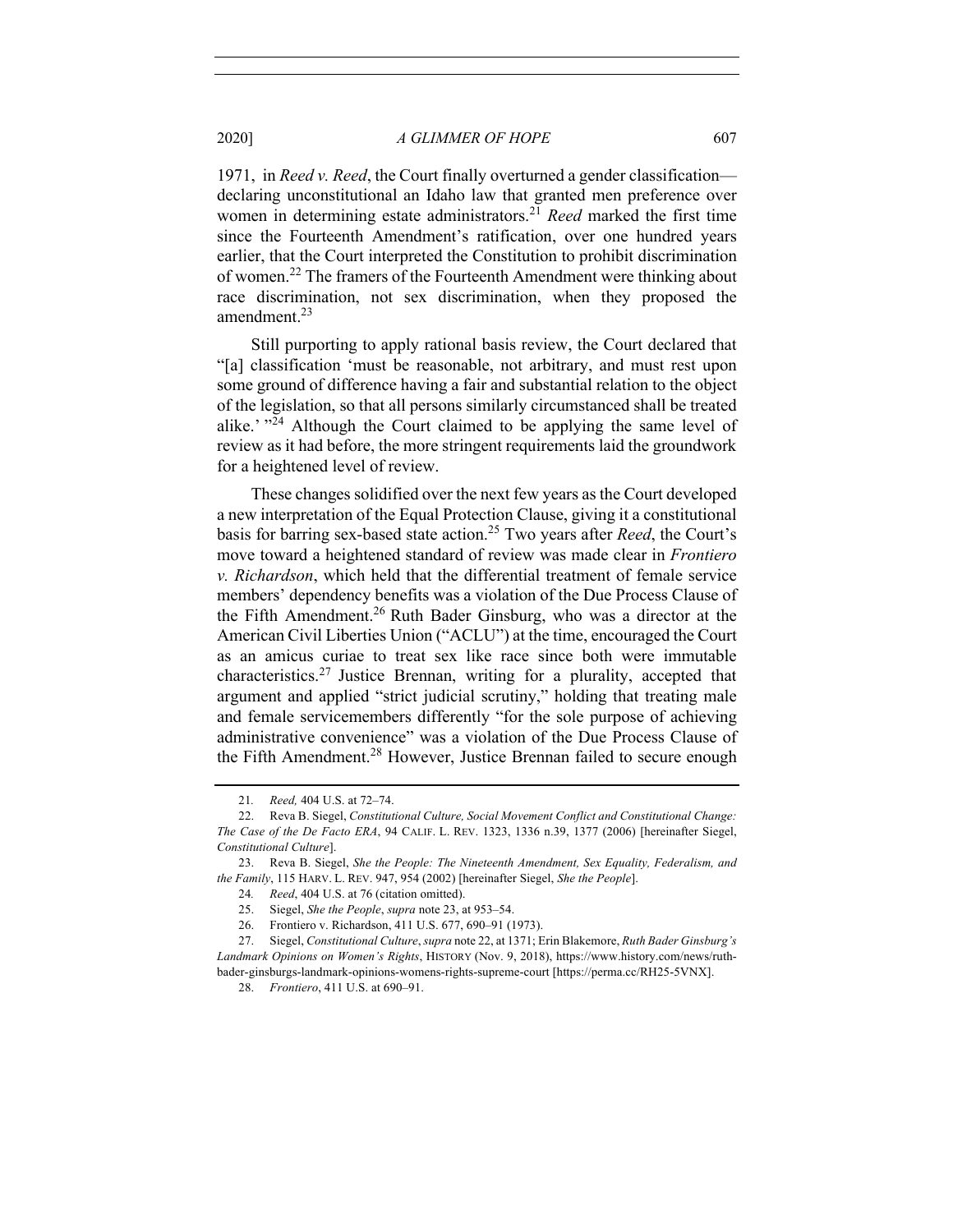votes to make his opinion law; some justices thought the Court should wait to see if the Equal Rights Amendment ("ERA") was passed.<sup>29</sup>

However, by 1976, then-attorney Ruth Bader Ginsburg and Justice Brennan had convinced a majority of the Court to apply a heightened standard to sex-based state action. This time, in *Craig v. Boren*, the Court was faced with a seemingly insignificant Oklahoma law prohibiting men under the age of twenty-one and women under the age of eighteen from purchasing "3.2% beer."30 Ginsburg told the Court that regardless of the nature of the discrimination, "using gender as a classification . . . is highly questionable and should be closely reviewed."31 *Craig* developed a new "intermediate scrutiny" standard that was more stringent than rational basis review, but still less rigorous than the strict scrutiny standard the Court applies in race discrimination cases.<sup>32</sup> Under intermediate scrutiny, the government must show that the classification is "substantially related" to the achievement of an "important" interest for a classification to prevail.<sup>33</sup>

Because the Court has not decided any cases about affirmative action for women, its race-based affirmative action jurisprudence is an important tool in evaluating how it may approach such a case. In 1978, one year after it established the intermediate scrutiny standard for evaluating gender-based distinctions, the Court was faced with a question of whether a race-based university admissions program was constitutional.<sup>34</sup> Justice Powell's controlling opinion in *Regents of the University of California v. Bakke* expressly applied "strict" or "the most exacting scrutiny" for the first time in evaluating the constitutionality of a race-based affirmative action program used in university admissions.<sup>35</sup> In *Bakke*, a white male who was rejected from the Medical School of the University of California at Davis challenged the school's special admissions program reserving a predetermined number of places for members of "minority groups."<sup>36</sup> Upon concluding that "the interest of diversity is compelling in the context of a university's admissions program," the Court explored whether the policy was narrowly tailored to

<sup>29.</sup> Siegel, *She the People*, *supra* note 23, at 954.

<sup>30.</sup> Craig v. Boren, 429 U.S. 190, 191–92 (1976).

<sup>31.</sup> *More Perfect: Sex Appeal*, N.Y. PUB. RADIO (Nov. 23, 2017), https://www.wnycstudios.org/ podcasts/radiolabmoreperfect/episodes/sex-appeal [https://perma.cc/6FET-UA52].

<sup>32.</sup> *See Craig*, 429 U.S. at 199.

<sup>33</sup>*. Id*. at 197.

<sup>34.</sup> Regents of Univ. of Cal. v. Bakke, 438 U.S. 265, 269–70 (1978).

<sup>35.</sup> *Id*. at 290, 300; Richard H. Fallon, Jr., *Strict Judicial Scrutiny*, 54 UCLA L. REV. 1267, 1277– 78 (2007) (suggesting that the development of strict scrutiny had a complex history).

<sup>36</sup>*. Bakke*, 438 U.S. at 272–75.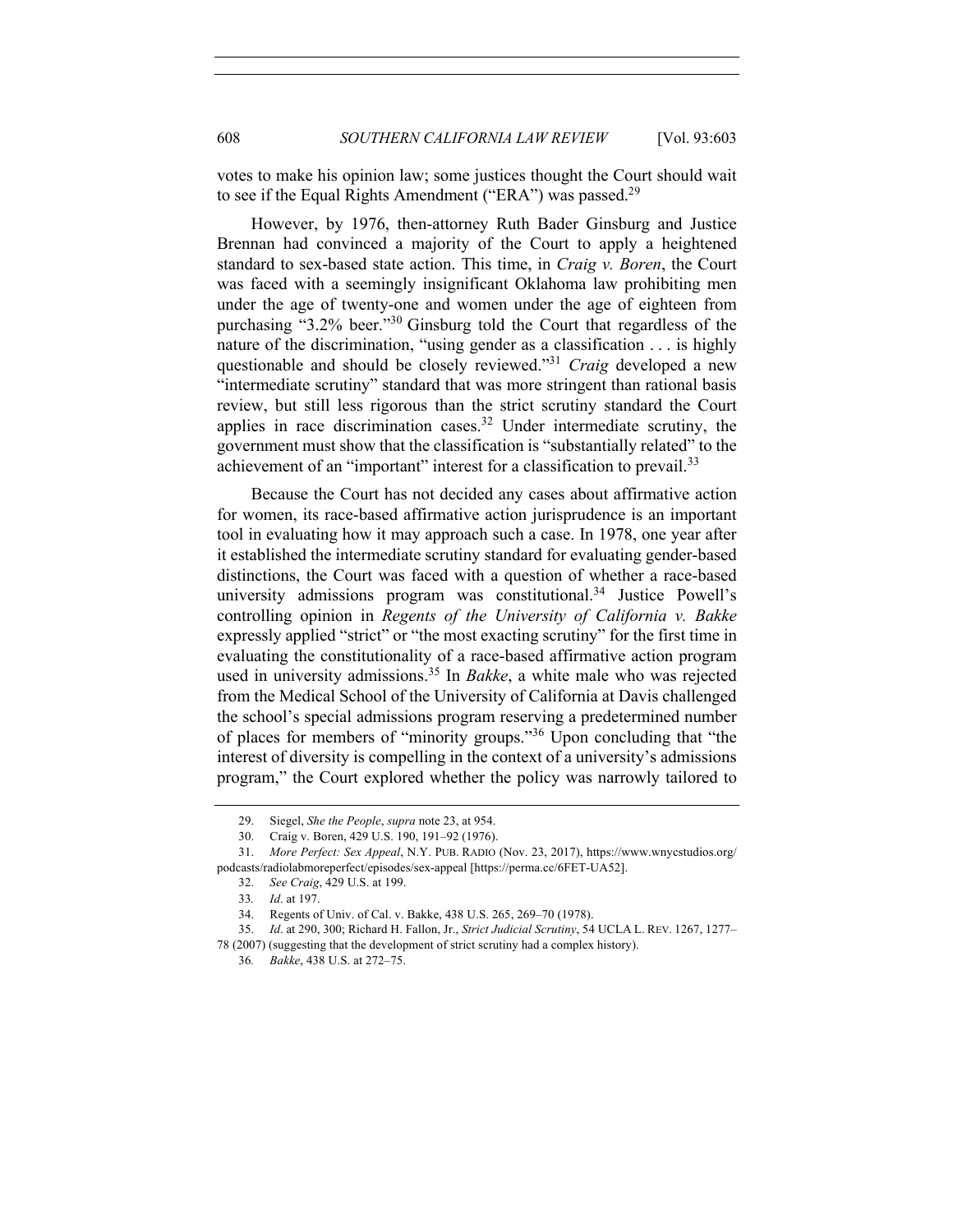that interest.37 In doing so, it looked to other university admissions programs that considered race as one of many factors and found them "a subtle and more sophisticated—but no less effective—means of according racial preference than the Davis program."38 Because there was a less restrictive means available to achieve the university's interest, the program was not narrowly tailored, thus failing the second prong of strict scrutiny.<sup>39</sup> The Court has since made clear that race classifications, whether invidious or benign, trigger strict scrutiny—requiring the government to show that its policy is narrowly tailored to serve a compelling interest.40

In developing this standard, Justice Powell rejected the argument that race-based classifications should be considered in parallel to gender-based classifications and thus that the intermediate standard the Court had developed the previous year should be applied.<sup>41</sup> He posited that "[g]enderbased distinctions are less likely to create the analytical and practical problems" presented by race-based classifications because "[w]ith respect to gender there are only two possible classifications" so "[t]here are no rival groups which can claim that they, too, are entitled to preferential treatment."<sup>42</sup> Finally, he argued that "the perception of racial classifications as inherently odious stems from a lengthy and tragic history that genderbased classifications do not share," thus justifying a heightened standard of review.43

*Bakke* illustrates the pervasive understanding of race discrimination that shaped the Court's equal protection doctrine in the 1970s—group-based segregation was the archetypal harm and race-blindness was its remedy.<sup>44</sup> This concept clearly fails to consider the reality of race discrimination—that it manifests in many more ways than segregation and is exacerbated by everpresent institutional inequities.<sup>45</sup> Moreover, it ignores the harm caused by facially neutral regulations such as vagrancy laws, poll taxes, and literacy tests.<sup>46</sup>

It was within the context of this limited understanding of race

41*. Bakke*, 438 U.S. at 302–03; Levinson, *supra* note 40*,* at 9.

44. Siegel, *She the People*, *supra* note 23, at 956–57.

<sup>37.</sup> *Id*. at 314–15.

<sup>38</sup>*. Id*. at 318.

<sup>39.</sup> *Id*. at 316–20.

<sup>40.</sup> Rosalie Berger Levinson, *Gender-Based Affirmative Action and Reverse Gender Bias: Beyond*  Gratz*,* Parents Involved*, and* Ricci, 34 HARV. J.L. & GENDER 1, 1–3 (2011).

<sup>42</sup>*. Bakke*, 438 U.S. at 302–03.

<sup>43</sup>*. Id*. at 303.

<sup>45.</sup> *Id*. at 957.

<sup>46</sup>*. Id*.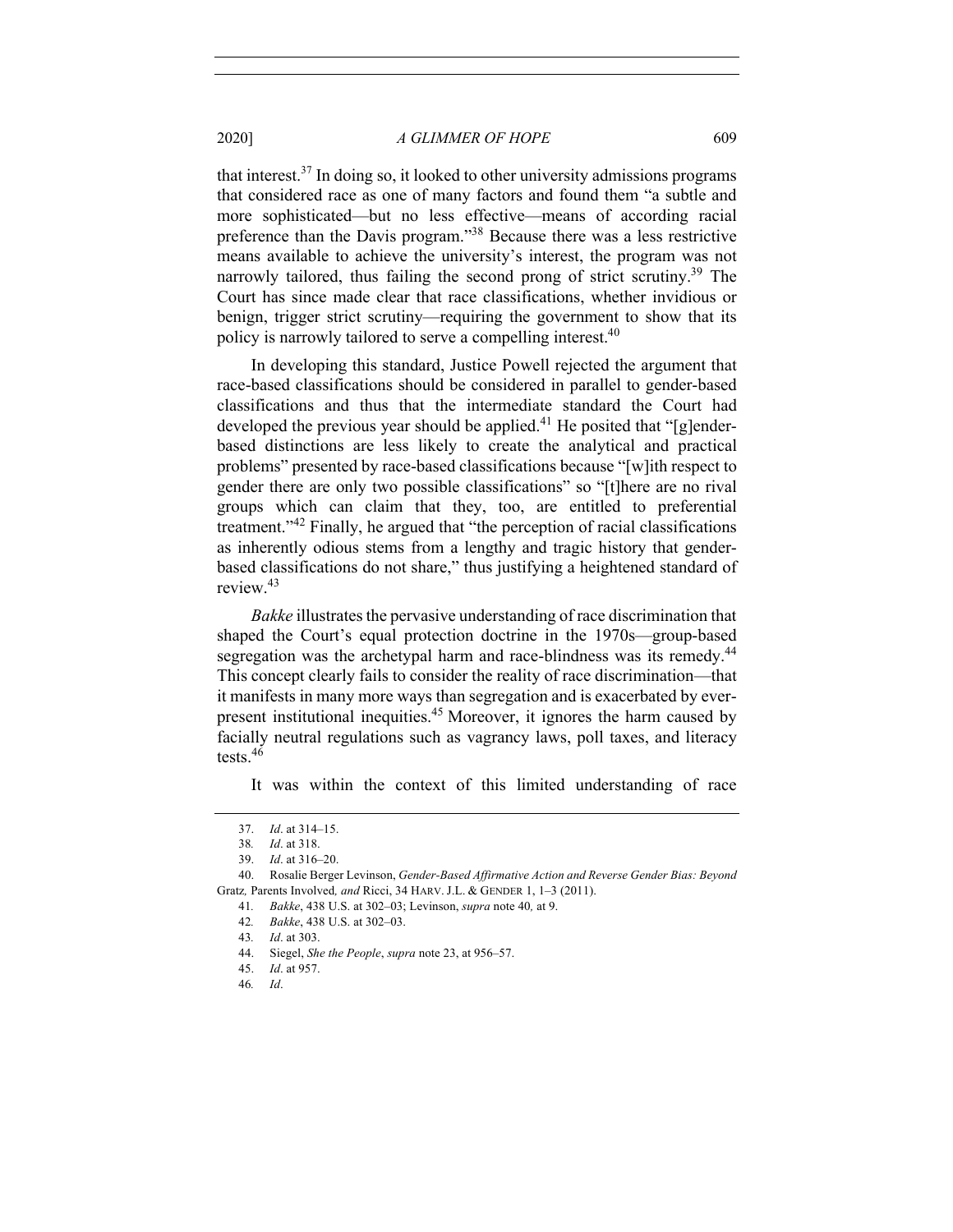discrimination that sex discrimination doctrine took shape, and one thing was clear: society was not ready to be blind to the differences between the sexes. Critics of the ERA warned that just as the Fourteenth Amendment had removed "white" and "colored" signs from water fountains, the ERA would remove "men" and "women" signs from restrooms.<sup>47</sup> This was a popular and convincing argument at the time—that sex was simply different from race. Because many people were unwilling to overlook "inherent" distinctions between the sexes, the ERA fell short of ratification by three states and the Court was left to evaluate sex discrimination with the tools it already had.<sup>48</sup>

Justice Powell's use of strict scrutiny in evaluating race-based affirmative action policies has been solidified by the Court. In *Parents Involved in Community Schools v. Seattle School District No. 1*, Chief Justice Roberts stated that race should no longer be a factor in admissions,  $49$  leading some legal scholars to conclude that the Court today has "no tolerance" for race-based affirmative action programs.<sup>50</sup>

## A. CALIFORNIA SENATE BILL 826

In its analysis of SB 826, the California Senate found that "[m]ore women directors serving on boards of directors of publicly held corporations will boost the California economy, improve opportunities for women in the workplace, and protect California taxpayers, shareholders, and retirees . . . ."<sup>51</sup> SB 826 cites various studies concluding that companies with female board members report higher earnings, greater return on equity, more sustainable futures, and better stock performance than those with no women directors.<sup>52</sup> Further, it points to findings that "there has been a greater correlation between stock performance and the presence of women on a board since the financial crisis in 2008" and that companies with female directors "significantly outperformed others" during the recession.<sup>53</sup> Despite these benefits, SB 826 states that it will take forty to fifty years to achieve gender parity without proactive intervention.54

<sup>47</sup>*. Id*. at 957–58.

<sup>48.</sup> David Chang, *Conflict, Coherence, and Constitutional Intent*, 72 IOWA L. REV. 753, 865 (1987).

<sup>49.</sup> Parents Involved in Cmty. Sch. v. Seattle Sch. Dist. No. 1, 551 U.S. 701, 747–48 (2007).

<sup>50.</sup> Levinson, *supra* note 40, at 10.

<sup>51.</sup> S. 826, 2017-2018 Reg. Sess., § 1(a) (Cal. 2018) (enacted). "A 2017 study by MSCI found that United States' companies that began the five-year period from 2011 to 2016 with three or more female directors reported earnings per share that were 45 percent higher than those companies with no female directors at the beginning of the period." *Id*. § 1(c)(1).

<sup>52.</sup> *Id*. § 1.

<sup>53.</sup> *Id*. § 1(c)(5)(A)–(B) (citing Credit Suisse findings).

<sup>54.</sup> *Id*. § 1(a).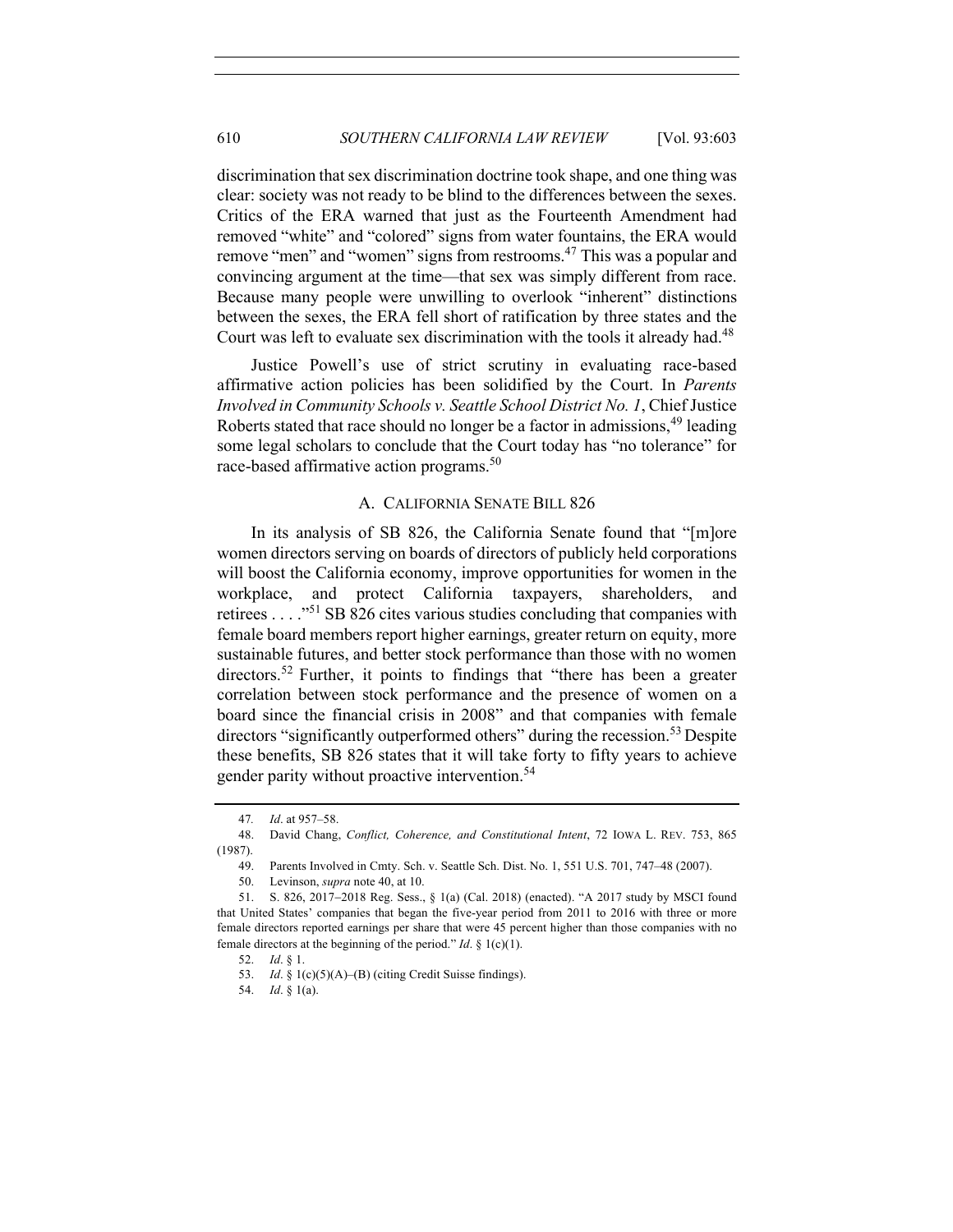Thus, SB 826 requires all companies headquartered in California whose shares are listed on a major United States stock exchange to have at least one female director on their boards by December 31, 2019.<sup>55</sup> By December 31, 2021, the law requires corporations with six or more directors to have at least three female directors.<sup>56</sup> If a company does not comply, SB 826 imposes a one-hundred-thousand-dollar fine the first year and an additional three hundred thousand dollars each year until the company has the requisite number of female board members, along with one hundred thousand dollars for failure to provide information to the state.<sup>57</sup> SB 826 cites statistics illustrating the rarity of female directors on the corporate boards of the 446 public companies headquartered in California, including that women hold only 15.5 percent of their board seats.<sup>58</sup>

SB 826 was introduced in January 2018 by two Democratic state senators, Hannah-Beth Jackson of Santa Barbara and Toni Atkins of San Diego.<sup>59</sup> The bill received widespread support from the Democrat-controlled California State Legislature and passed the State Senate and Assembly with little resistance.<sup>60</sup> Governor Jerry Brown signed SB 826 on September 30, 2018 and issued a letter acknowledging the "serious legal concerns" and "potential flaws that indeed may prove fatal" to the law.<sup>61</sup> Citing "recent events in Washington, D.C." and "the special privileges that corporations have enjoyed for so long," the governor declared it "high time corporate boards include the people who constitute more than half the 'persons' in America."<sup>62</sup>

## II. EVOLUTION OF SENATE BILL 826

Because SB 826 sets aside board seats for women, it is a facial gender classification that must survive intermediate scrutiny to withstand an equal protection claim under the Fourteenth Amendment. Under this test, there is

62*. Id*.

<sup>55</sup>*. Id*. pmbl.

<sup>56</sup>*. Id*.

<sup>57</sup>*. Id*. § 2(e)(1)(A)–(C).

<sup>58</sup>*. Id*. § 1(e)(1).

<sup>59.</sup> Patrick McGreevy, *Gov. Jerry Brown Signs Bill Requiring California Corporate Boards to Include Women*, L.A. TIMES (Sept. 30, 2018, 4:00 PM), http://www.latimes.com/politics/la-pol-cagovernor-women-corporate-boards-20180930-story.html [https://perma.cc/J2CS-5HDK].

<sup>60.</sup> *SB-826 Corporations: Boards of Directors*, *Votes*, CAL. LEGIS.INFO., http://leginfo.legislature. ca.gov/faces/billVotesClient.xhtml?bill\_id=201720180SB826 [https://perma.cc/U9WT-4K93] (showing that SB 826 passed the California Assembly on August 29, 2018 with forty-one ayes, twenty-six noes, and thirteen unrecorded votes. It subsequently passed the California Senate on August 30, 2018 with twenty-three ayes, nine noes, and eight unrecorded votes.).

<sup>61</sup>*.* McGreevy, *supra* note 59.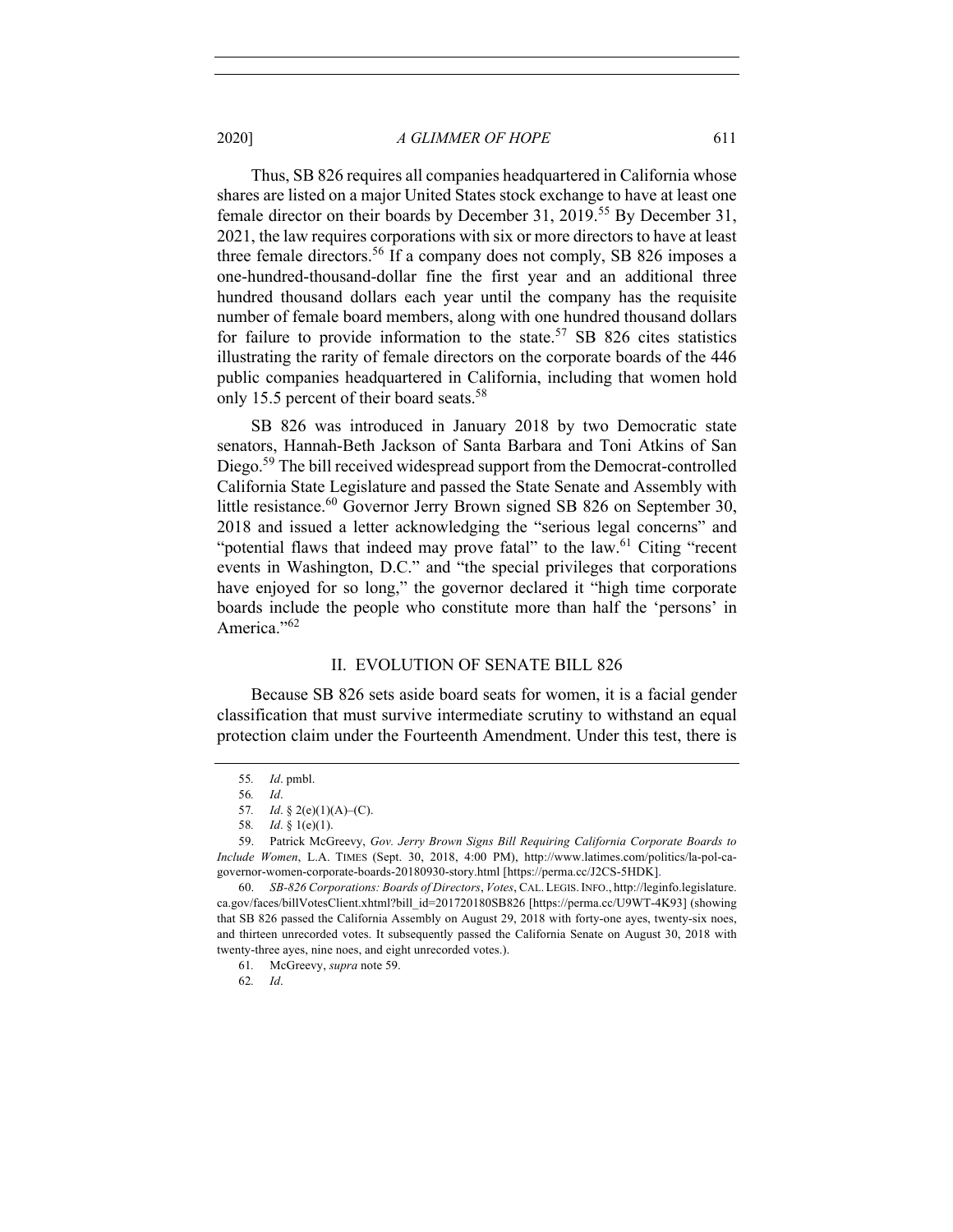"a strong presumption that gender classifications are invalid,"63 absent an "exceedingly persuasive"<sup>64</sup> showing that the law is justified by an "important" government interest to which it is "substantially related."<sup>65</sup>

## A. EXACTLY HOW "INTERMEDIATE" IS INTERMEDIATE SCRUTINY?

Articulating intermediate scrutiny is straightforward enough, but anticipating how it will be applied to different government actions and what the resulting outcome will be has proven to be challenging. In fact, there has been disagreement within the Supreme Court as to what exactly the standard entails<sup>66</sup> and even what it should be labeled.<sup>67</sup> One thing is clear: intermediate scrutiny is somewhat more rigorous than rational basis review, yet less rigorous than strict scrutiny. The question persists of exactly where it stands in between those two standards. Two cases from the past few decades—*United States v. Virginia* and *Nguyen v. Immigration & Naturalization Service*—help narrow down the answer to that question.

First, in *United States v. Virginia*, the Court appeared to apply a more stringent level of scrutiny to sex-based classifications by requiring an "exceedingly persuasive justification" for the classification.68 In *United States v. Virginia*, the Court struck down the exclusion of women from the Virginia Military Institute ("VMI"), a military-style academy run by the state of Virginia.69 Under "conventional intermediate scrutiny," the policy of excluding women would likely have been justified by the accommodations that the state would have had to make to respect privacy between the sexes.<sup>70</sup> Along this line of reasoning, the state created an alternative academy, the Virginia Women's Institute for Leadership ("VWIL"), for women interested in developing military-style leadership skills.<sup>71</sup> However, writing for the

69. *Id*. at 556–58.

<sup>63</sup>*. See* J.E.B. v. Alabama *ex rel*. T.B., 511 U.S. 127, 152 (1994) (Kennedy, J., concurring).

<sup>64.</sup> United States v. Virginia, 518 U.S. 515, 533 (1996).

<sup>65.</sup> Craig v. Boren, 429 U.S. 190, 197 (1976).

<sup>66.</sup> *Compare* United States v. Virginia, 518 U.S. at 575 (Scalia, J., dissenting) (criticizing the liberal majority for "elevating the standard [from intermediate scrutiny] to strict scrutiny"), *with* Nguyen v. Immigration & Naturalization Serv., 533 U.S. 53, 74 (2001) (O'Connor, J., dissenting) (criticizing the conservative majority for invoking intermediate scrutiny while actually applying rational basis).

<sup>67.</sup> Caroline Marschilok et al., *Equal Protection*, 18 GEO. J. GENDER & L. 537, 545 (2017) (emphasizing that intermediate scrutiny is "sometimes referred to as quasi-suspect or heightened scrutiny").

<sup>68.</sup> United States v. Virginia, 518 U.S. at 556.

<sup>70.</sup> Maxwell L. Stearns, Obergefell*,* Fisher*, and the Inversion of Tiers*, 19 U. PA.J.CONST. L. 1043, 1063 (2017). Stearns argues that instead of three tiers of scrutiny there are actually five tiers of scrutiny which have become inverted and resulted in doctrinal confusion, a lack of predictability, and pleas for abandonment or fundamental reform. *Id*. at 1046, 1066–67.

<sup>71</sup>*.* United States v. Virginia, 518 U.S. at 526.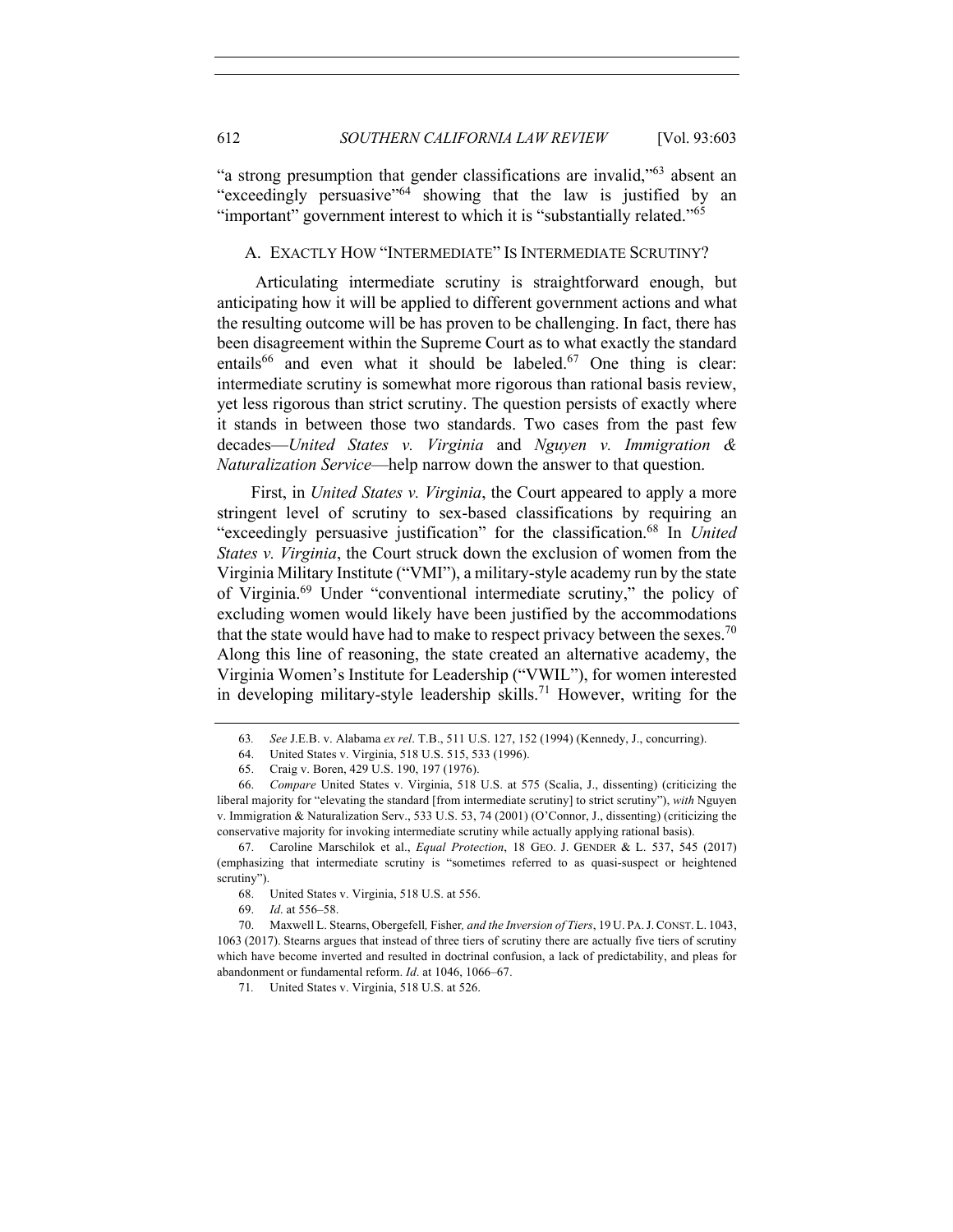majority, Justice Ginsburg rejected that justification as insufficient, citing profound differences between the programs' standards, curriculums, funding, and level of prestige.<sup>72</sup>

Justice Ginsburg had to hone the intermediate scrutiny standard in order to strike down VMI's exclusion of women.<sup>73</sup> She stated that the government had the burden to show an "exceedingly persuasive justification" for its discriminatory policy—a phrase that is repeated nine times throughout the majority opinion.<sup>74</sup> At the time, many believed that *United States v. Virginia* had heightened the standard of review to be applied to gender-based state action.75 Justice Scalia dissented for this reason and accused the majority of having ratcheted up the standard of review.<sup>76</sup> The fact that the majority opinion never uses the term "intermediate scrutiny" and instead refers to the standard of review as "heightened scrutiny" throughout lends further support to this argument.<sup>77</sup>

However, in 2001, any concerns that the standard had been raised were likely placated by the Court's opinion in *Nguyen v. Immigration & Naturalization Service*, which appears to have lowered the standard below its pre-*United States v. Virginia* level.<sup>78</sup> *Nguyen* claimed to apply the traditional intermediate scrutiny test and explained that *United States v. Virginia*'s "exceedingly persuasive" requirement was merely a descriptor of the same test.<sup>79</sup> In *Nguyen*, the Court upheld a classification that mandated that U.S.-citizen fathers, but not U.S.-citizen mothers, of children born abroad to unwed parents satisfy certain requirements, including securing court-established paternity before conferring citizenship to their child. <sup>80</sup> The Court based this decision on its determination that the classification was grounded in real differences between men and women; specifically, that women are always present at a birth whereas men are not, making maternity easier to discern than paternity.<sup>81</sup>

Although the majority purported to subject the classification to intermediate scrutiny, many commentators—including the dissent—have pointed out that "the manner in which it explain[ed] and applie[d] this

<sup>72</sup>*. Id.* at 517.

<sup>73.</sup> Stearns, *supra* note 70, at 1064.

<sup>74.</sup> United States v. Virginia, 518 U.S. at 524, 529-30, 531-33, 534-46, 556.

<sup>75</sup>*. See* Stearns, *supra* note 70, at 1064.

<sup>76.</sup> *See* United States v. Virginia, 518 U.S. at 573 (Scalia, J., dissenting).

<sup>77.</sup> *See id*. at 533, 555, 560, 575.

<sup>78.</sup> *See* Nguyen v. Immigration & Naturalization Serv., 533 U.S. 53, 60, 70 (2001).

<sup>79</sup>*. Id*. at 70; *see* Marschilok, *supra* note 67, at 552.

<sup>80</sup>*. Nguyen*, 533 U.S. at 59.

<sup>81</sup>*. Id*. at 73.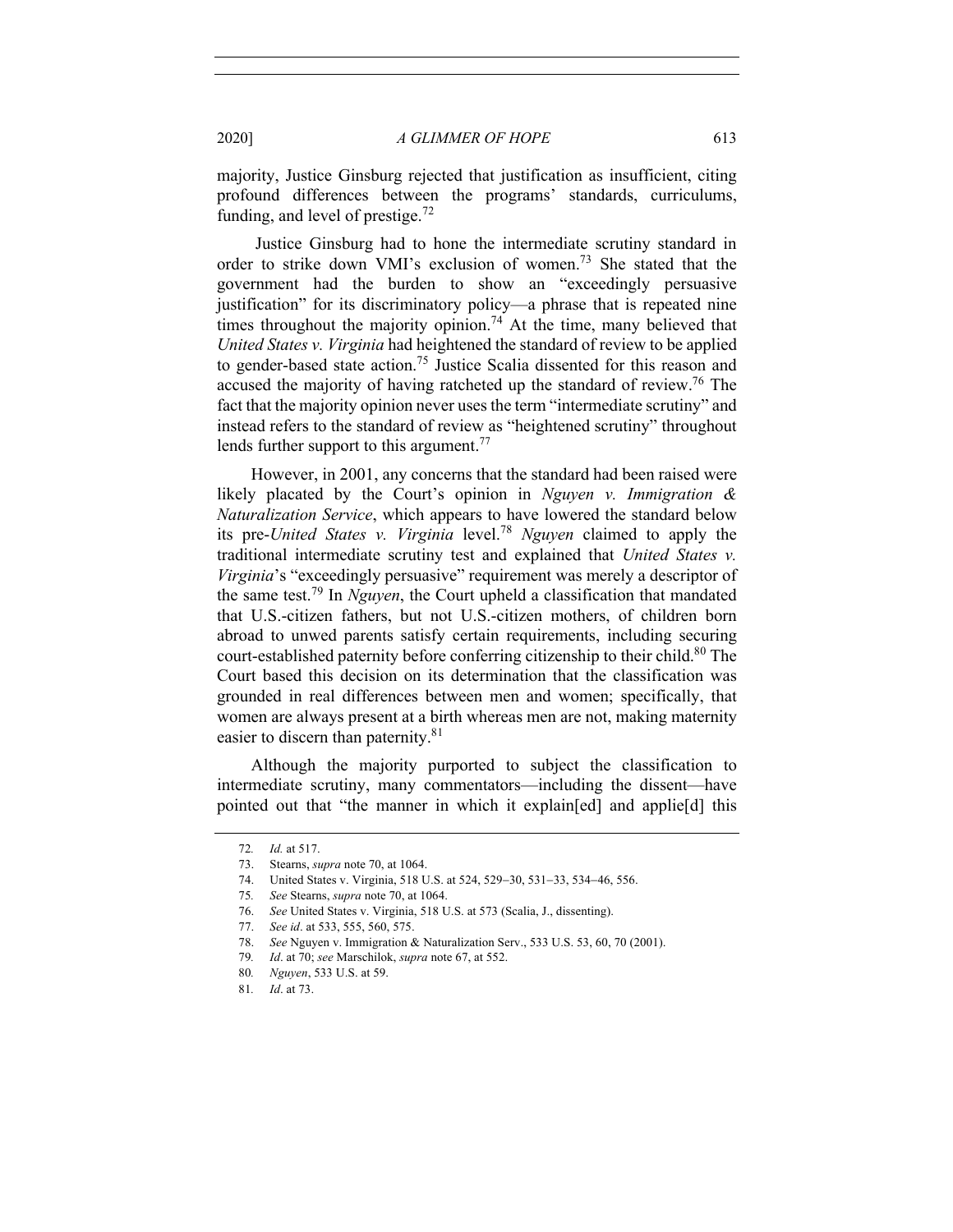standard is a stranger to [the Court's] precedents."82 The dissent accused the majority of departing from established intermediate scrutiny analysis by "hypothesiz[ing] about the interests served by the statute" instead of "inquir[ing] into the actual purposes" of the classification.<sup>83</sup> Further, the dissent took issue with the majority ignoring ways in which modern DNA testing could be used to support a sex-neutral approach to verifying parentage before conferring citizenship.84

In 2017, in *Sessions v. Morales-Santana*, the Court overturned a different sex-based citizenship law imposing disparate physical presence requirements on U.S.-citizen mothers than U.S.-citizen fathers in order to confer citizenship.<sup>85</sup> Although the case reached a different outcome, *Morales-Santana* did not overturn *Nguyen*, leaving the standard it set in place.<sup>86</sup>

# B. ANIMATING PRINCIPLES BEHIND SEX-BASED EQUAL PROTECTION **DOCTRINE**

Whether the Court's intolerance toward race-based classifications extends to sex-based preferences remains uncertain. The Court has not considered an equal protection challenge to gender-based affirmative action since the 1980s and has never done so in the employment context.<sup>87</sup>

Given that the Court has never considered the validity of a gender-based affirmative action program, whether a policy can survive an equal protection claim can best be determined by turning to the Court's race-based affirmative action decisions. The Court understands sex to be different from race for various reasons discussed below. Thus, this analysis can be done by identifying the principles that have animated race-based equal protection doctrine, comparing them to the Court's primary concerns in regard to sex discrimination, and then driving the analysis through the resulting framework.

Six key principles have animated the Court's treatment of racial

<sup>82</sup>*. Id*. at 74 (O'Connor, J., dissenting).

<sup>83</sup>*. Id*. at 78.

<sup>84</sup>*. Id.* at 80 ("It is difficult to see what [the discriminatory policy] accomplishes in furtherance of 'assuring that a biological parent-child relationship exists' . . . . The virtual certainty of a biological link that modern DNA testing affords reinforces the sufficiency of [the statute without the discriminatory provision].").

<sup>85.</sup> Sessions v. Morales-Santana, 137 S. Ct. 1678, 1686 (2017).

<sup>86</sup>*. Id*. at 1694.

<sup>87.</sup> Levinson, *supra* note 40, at 3.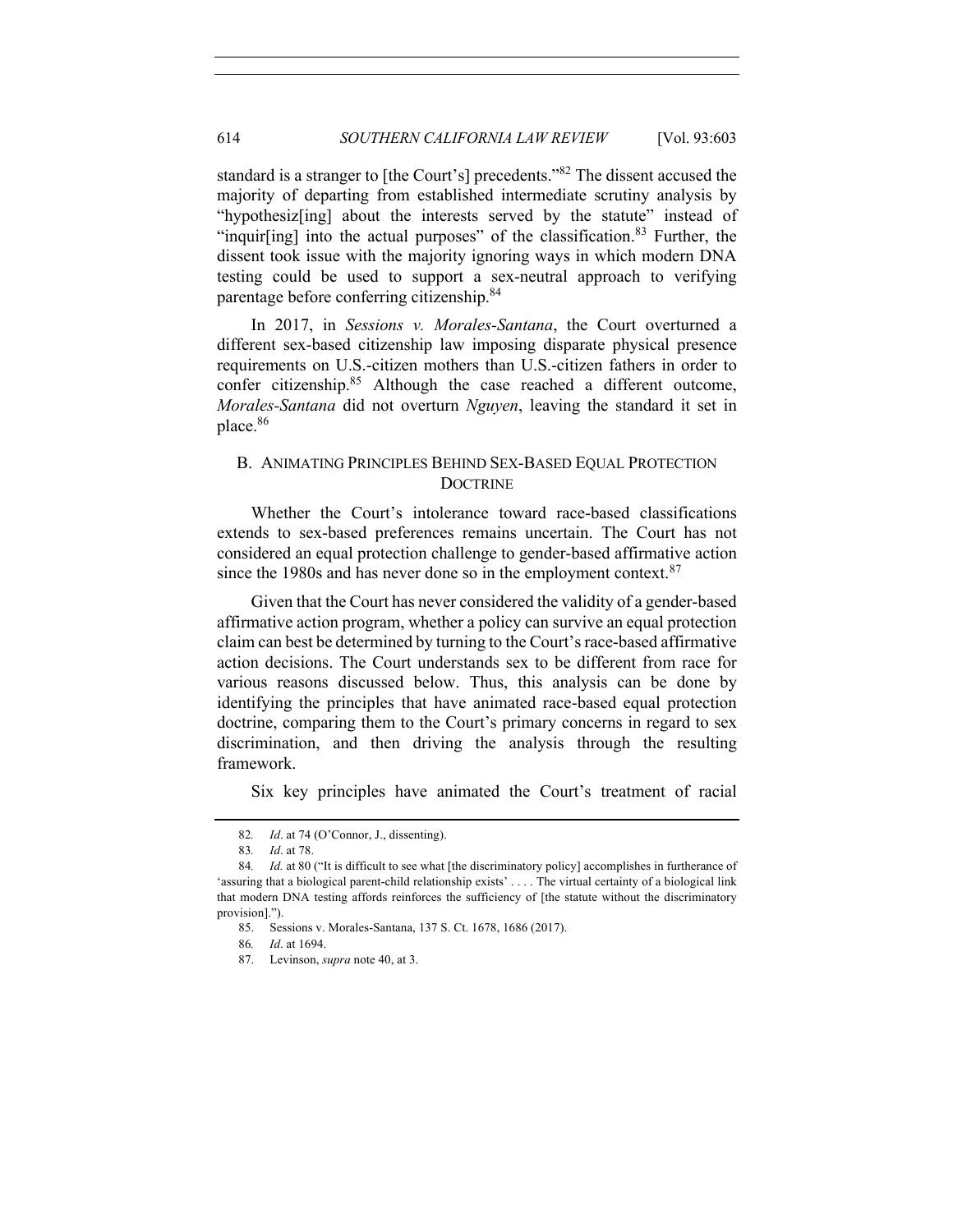classifications.88 The Court purports that narrow tailoring reduces three negative consequences of racial classifications: (1) racial politics; (2) essentialism (the idea that all members of a racial group are the same); and (3) racial deprecation (the idea that one race is inferior to another). <sup>89</sup> The Court has also suggested that narrow tailoring promotes (4) individual dignity, (5) autonomy, and (6) meritocracy.<sup>90</sup> In combination, these factors have motivated the Court's general skepticism of race-based distinctions, and thus its stringent standard of review.

However, these principles are not the same as those that inspire the Court's sex-based equal protection doctrine. Thus, when driven through the appropriate underlying concerns, this doctrine should look different in the sex context than it does in the context of race.

Commentators cite various ostensible differences between sex and race discrimination as justifications of the more forgiving standard of review for sex discrimination.<sup>91</sup> Because the Fourteenth Amendment was designed to address race discrimination, not sex discrimination, it is appropriate for courts to apply a lower standard of review to questions of women's equality.92 Sex discrimination is the product of "archaic and overbroad generalizations" about differences between the sexes rather than slavery and thus is not as harmful or significant in the nation's history as race discrimination.<sup>93</sup> Sex discrimination is inherently different from race discrimination; it is not always harmful or based on hatred.<sup>94</sup> Sex is not a "proscribed classification" because the "inherent differences" between the sexes serve as legitimate bases for some sex-based classifications.<sup>95</sup>

## 1. Anti-Balkanization

First, according to the Court, governmental actions based on race pose a threat to the nation's goal of social cohesion by "balkaniz[ing] us into competing racial factions."<sup>96</sup> Race-based efforts to integrate, the Court has

<sup>88.</sup> Sam Erman & Gregory M. Walton, *Stereotype Threat and Antidiscrimination Law: Affirmative Steps to Promote Meritocracy and Racial Equality in Education*, 88 S. CAL. L. REV. 307, 318 (2015).

<sup>89</sup>*. Id*. at 318–19.

<sup>90</sup>*. Id*. at 319.

<sup>91.</sup> Siegel, *She the People*, *supra* note 23, at 954–55.

<sup>92</sup>*. Id*.

<sup>93</sup>*. Id*. at 955 (citation omitted).

<sup>94</sup>*. Id*. at 956.

<sup>95.</sup> Marschilok, *supra* note 67, at 549; *see also* United States v. Virginia, 518 U.S. 515, 533 (1996).

<sup>96.</sup> Shaw v. Reno, 509 U.S. 630, 657 (1993); *see also* Reva B. Siegel, *From Colorblindness to Antibalkanization: An Emerging Ground of Decision in Race Equality Cases*, 120 YALE L.J. 1278, 1295 (2011) [hereinafter Siegel, *From Colorblindness to Antibalkanization*].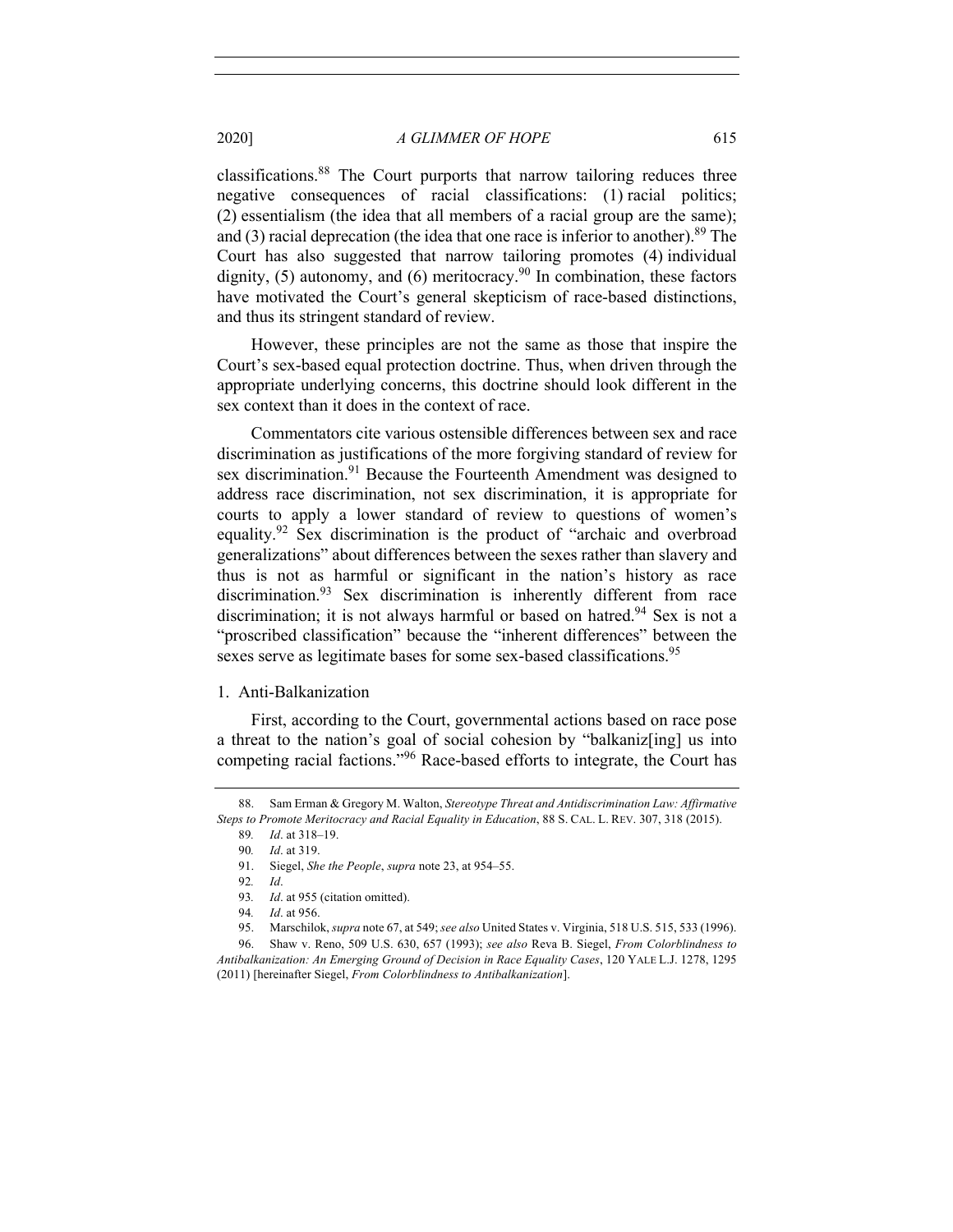warned, "can cause a new divisiveness" by breeding hostility among people who may perceive themselves as having been incorrectly denied a benefit.<sup>97</sup> The pursuit of racial justice itself, the concern goes, could endanger community, and so it should yield to the preservation of social cohesion when those outcomes are at odds.<sup>98</sup>

However, the Court has not identified an analogous threat based on sex. This may be because society is not divided by gender in the same way it is by race. For instance, most families are composed of both men and women, whereas different racial groups are often geographically segregated.<sup>99</sup> Sexual desire between the sexes and the biological process of reproduction ensure that men and women will remain interdependent and that the Court's concerns of balkanization in the race context are not applicable in the gender context. In fact, the vast majority of the country is heterosexual.<sup>100</sup> Thus, most households are made up of both men and women—whether married or not.<sup>101</sup> Further, the Court may be less concerned that men and women, who have been codependent throughout history, may divide into competing factions, than it is concerned that more recently integrated racial groups may do the same. Regardless of its reasoning, balkanization has not been a driving force in shaping the Court's sex-based equal protection doctrine.

## 2. Anti-Essentialism

The Justices have remained consistently adamant that race has no bearing on an individual's worth or ability and should thus be viewed with great skepticism when used as a factor of consideration for admissions or advancement.<sup>102</sup> Being irrelevant to ability or worth, race-based policies, the

101. *See id*.

102. Fisher v. Univ. of Tex. at Austin, 570 U.S. 297, 309–10 (2013) ("[B]ecause racial characteristics so seldom provide a relevant basis for disparate treatment, the Equal Protection Clause demands that racial classifications . . . be subjected to the most rigid scrutiny." (alterations in original) (citations and internal quotation marks omitted)); *see also, e.g.*, *Parents Involved*, 551 U.S. at 730

<sup>97.</sup> Parents Involved in Cmty. Sch. v. Seattle Sch. Dist. No. 1, 551 U.S. 701, 797 (2007) (Kennedy, J., concurring in part and concurring in the judgment); Erman & Walton, *supra* note 88, at 367 & n.261.

<sup>98.</sup> Siegel, *From Colorblindness to Antibalkanization*, *supra* note 96, at 1301.

<sup>99.</sup> *See* THE WILLIAMS INST., DATA IN REVIEW 2018 1 (2018), https://williamsinstitute.law.ucla. edu/wp-content/uploads/Williams-Institute-Data-in-Review-2018.pdf [https://perma.cc/4CNZ-P2TH]; *2010 Census Block Data*, UNIV. VA., https://demographics.virginia.edu/DotMap [https://perma.cc/PU9K -7BJE].

<sup>100.</sup> Although the numbers vary from study to study, it is safe to say that as of 2018 at least 90 percent of Americans identify as heterosexual. According to The Williams Institute, an LGBT think tank at the UCLA School of Law, in 2018 4.5 percent of the population was LGBT. THE WILLIAMS INST., *supra* note 99, at 1. However, even LGBT people do not isolate themselves based on sex. *See id*. Twentynine percent of LGBT people in the United States are raising children and many have friends and family of the opposite sex. *Id*.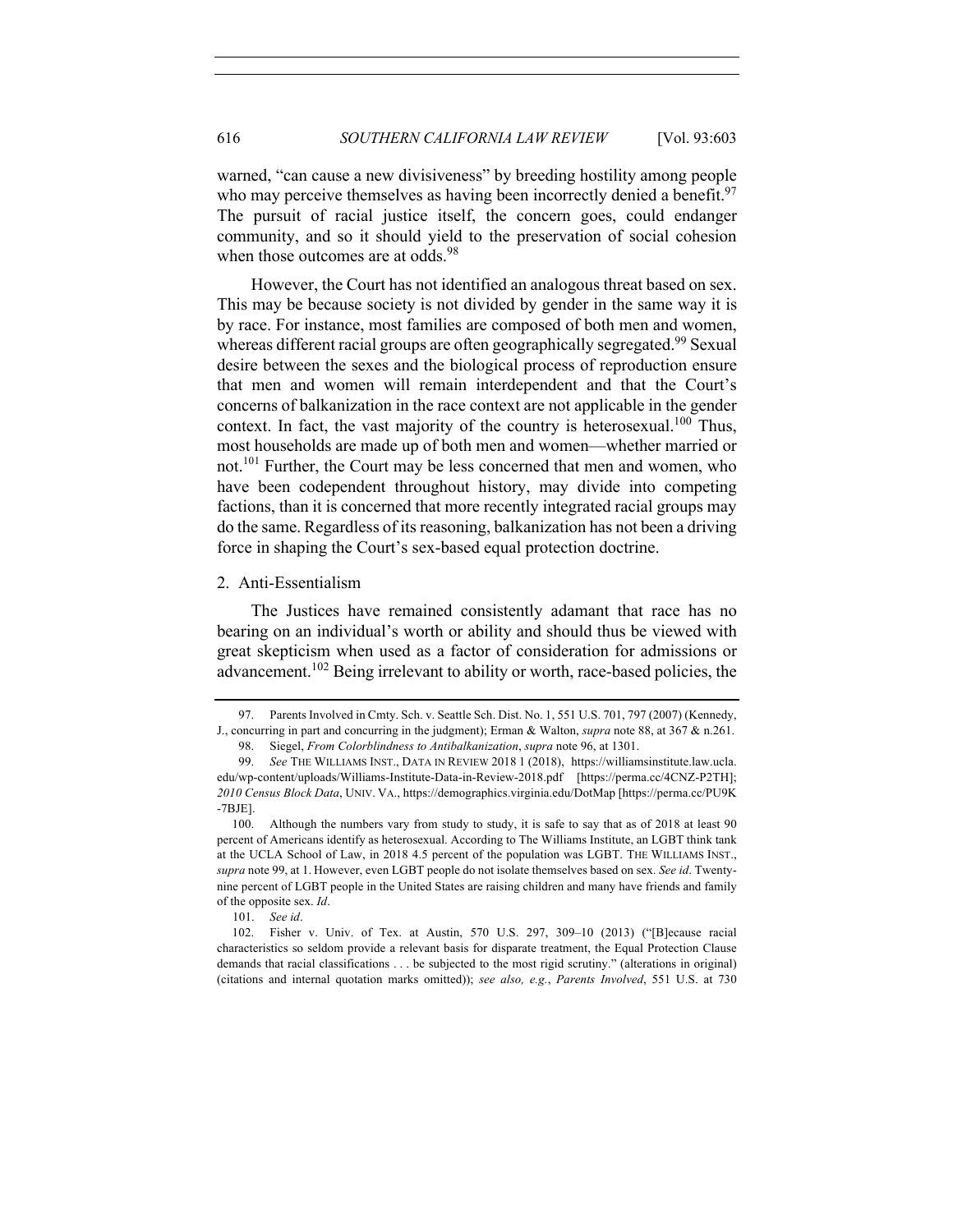Court has asserted, send the message that all members of a racial group think alike.<sup>103</sup>

Like the Court's fear of racial essentialism, it maintains an analogous concern that men and women may be treated as their sex. However, the Court has generally determined that "inherent differences" exist between the sexes that serve as legitimate bases for some sex-based classifications.<sup>104</sup>

Dismantling sex-based stereotypes has been a primary force behind the Court's equal protection doctrine since its inception in the 1970s. The Court has repeatedly held that any government objective predicated on stereotypical conceptions of gender roles does not amount to an important government objective under intermediate scrutiny.105 However, unlike in the race context, in which the Court sees no inherent differences between racial groups, the Justices agree that there are some "real" differences between men and women.<sup>106</sup> Unfortunately, the agreement ends there, because where to draw the line between permissible sex-based classifications based on "real" differences between the sexes and impermissible ones that rest on stereotypical notions of gender roles is an area of much debate within the Court.<sup>107</sup> Overall, the Court has tended to strike down classifications based on notions of women being economically dependent on men,  $108$  traditionally sex-appropriate occupations,<sup>109</sup> and the idea that women are primary

106. Marschilok, *supra* note 67, at 557.

<sup>(&</sup>quot;Allowing racial balancing . . . would effectively assur[e] that race will always be relevant in American life, and that the ultimate goal of eliminating entirely from governmental decisionmaking such irrelevant factors as a human being's race will never be achieved." (alteration in original) (citations and internal quotation marks omitted)).

<sup>103</sup>*. Fisher*, 570 U.S. at 309–10.

<sup>104</sup>*. See, e.g.*, Rostker v. Goldberg, 453 U.S. 57, 78–79 (1981) (finding that requiring men and not women to register for the draft "is not invidious, but rather realistically reflects the fact that the sexes are not similarly situated" (citation omitted)); *see also* Marschilok, *supra* note 67, at 549.

<sup>105.</sup> *See* Marschilok, *supra* note 67, at 555 n.117 (discussing, parenthetically, the rejection of a women-only admission policy at a nursing school based on " 'archaic and stereotypic notions' tending to 'perpetuate the stereotyped view of nursing as an exclusively woman's job' " (quoting Miss. Univ. for Women v. Hogan, 458 U.S. 718, 725, 729 (1982))); Orr v. Orr, 440 U.S. 268, 270–71, 279–80 (1979) (striking down a state law only allowing women to receive alimony because it was based on stereotypical views of gender roles that the wife is dependent and the husband is the breadwinner).

<sup>107</sup>*. Id*.

<sup>108</sup>*. See*, *e.g.*, Wengler v. Druggists Mut. Ins., 446 U.S. 142, 147–49 (1980) (striking down a state law requiring that male widowers show economic dependence before receiving benefits but automatically extending them to female widows because it was based on the stereotype that men are breadwinners).

<sup>109</sup>*. See, e.g.*, Miss. Univ. for Women v. Hogan, 458 U.S. 718, 729–30 (1982) (striking down a policy of only allowing women to attend nursing school based on the stereotype that nursing was a female job).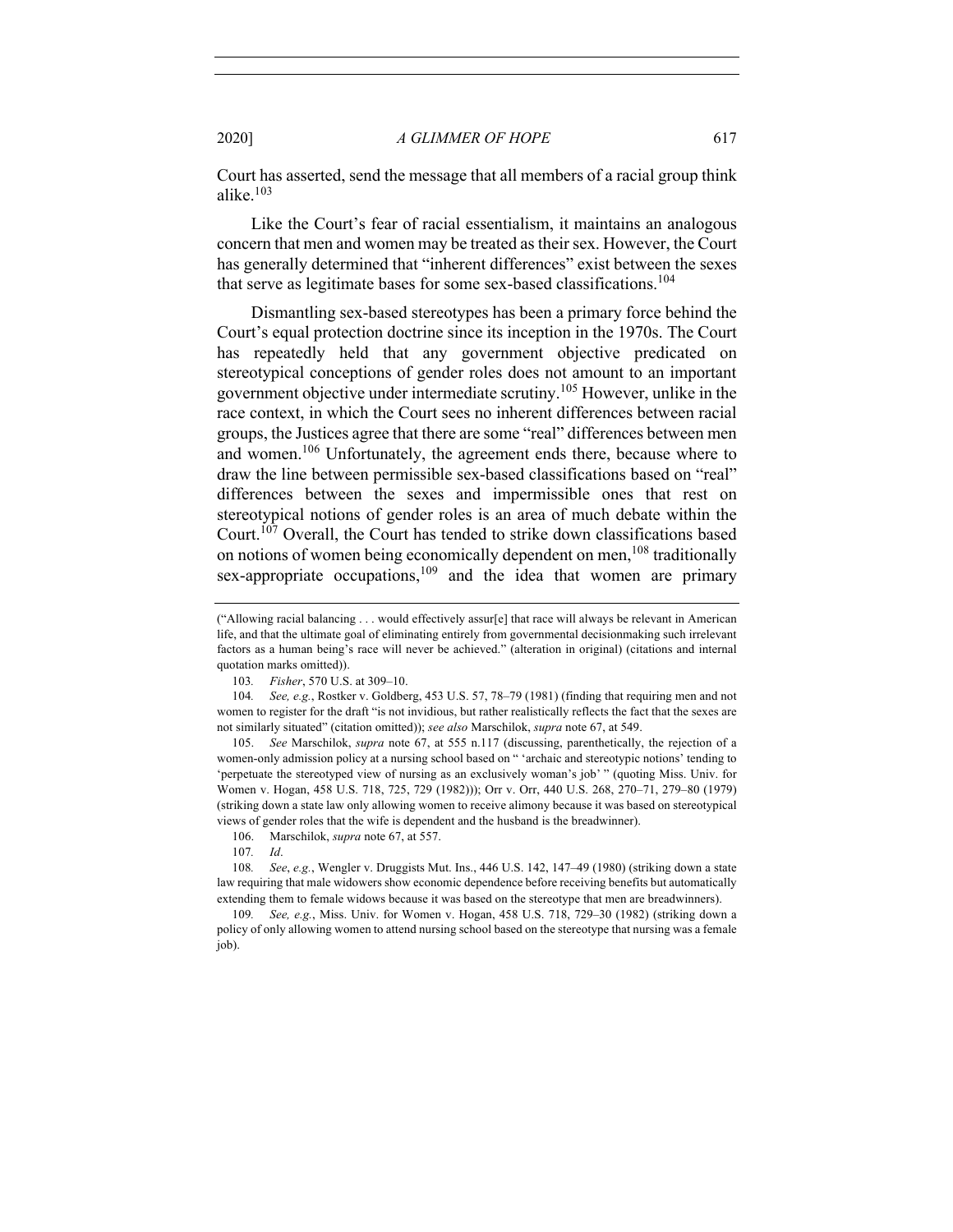caregivers of children.<sup>110</sup> On the other hand, the Court has repeatedly accepted classifications predicated on physical differences between the sexes, having upheld statutes that require men to take additional steps to establish parentage<sup>111</sup> and legislation that penalizes men for having sexual intercourse with minor females but not women who do the same with minor males.112

While essentialism will likely remain at the forefront of the Court's sexbased equal protection analysis, it will likely not be as easily discerned as it is in the context of race.

#### 3. Anti-Deprecation

Another consequence of race-based governmental policies, the Court has claimed, is that they "promote notions of racial inferiority."<sup>113</sup> Relatedly, Justice O'Connor wrote in *City of Richmond v. J.A. Croson, Co.* that "[c]lassifications based on race carry a danger of stigmatic harm. Unless they are strictly reserved for remedial settings, they may in fact promote notions of racial inferiority and lead to a politics of racial hostility."114 The Court has claimed that any racial preference "inevitably is perceived by many as resting on an assumption that those who are granted this special preference are less qualified in some respect . . . ."115

Parallel arguments have been made in opposition to gender-based affirmative action. For instance, second-wave feminists, including Ruth Bader Ginsburg before she joined the Court, initially disapproved of remedial gender-based classifications, arguing that such laws "reinforced the stereotype that women are needier, weaker, and less competent."<sup>116</sup>

Ultimately, as discussed above, the Court has permitted some classifications based on "inherent differences" between the sexes. However, it has emphasized that these differences may not be used "for denigration of the members of either sex or for artificial constraints on an individual's opportunity."<sup>117</sup> This suggests that while anti-deprecation motives will

<sup>110.</sup> *See generally, e.g.*, Bradwell v. Illinois, 83 U.S. 130 (1872) (upholding an Illinois statute prohibiting women from practicing law).

<sup>111.</sup> Nguyen v. Immigration & Naturalization Serv., 533 U.S. 53, 56–57, 58–59 (2001).

<sup>112.</sup> Michael M. v. Super. Ct. of Sonoma Cty., 450 U.S. 464, 470–72, 472 n.7 (1981).

<sup>113.</sup> Grutter v. Bollinger, 539 U.S. 306, 328 (2003) (quoting City of Richmond v. J.A. Croson Co., 488 U.S. 469, 493 (1989) (plurality opinion)).

<sup>114</sup>*.* City of Richmond v. J.A. Croson Co., 488 U.S. 469, 493 (1989).

<sup>115.</sup> Adarand Constructors, Inc. v. Pena, 515 U.S. 200, 229 (1995) (citation omitted).

<sup>116.</sup> Levinson, *supra* note 40, at 32.

<sup>117</sup>*.* United States v. Virginia, 518 U.S. 515, 533 (1996); *see also* Marschilok, *supra* note 67, at 558.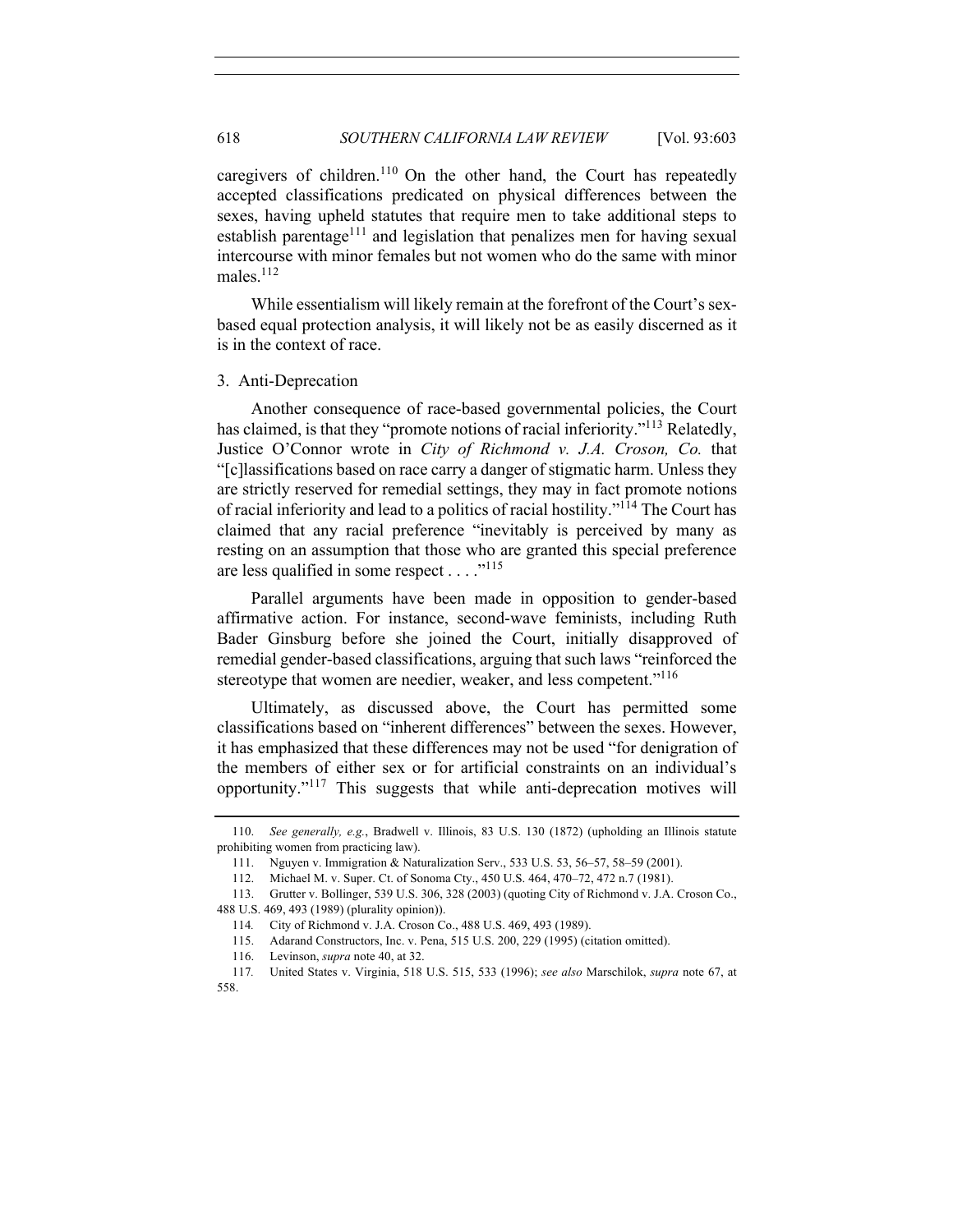continue to drive the Court's sex-based equal protection doctrine, there is some room created by the "inherent differences" between the sexes—that does not exist in the race context—for the government to treat women differently from men. The key will be for the state to ensure that any such policy is based on a "real" difference—not one of the suspect stereotypes and that such a difference is not being used for the denigration of either sex. This variance suggests that there is some opportunity for a sex-based classification to prevail where a race-based classification would not.

#### 4. Promoting Dignity and Autonomy

The Court has likewise contended that when the government creates racial classifications, it potentially intrudes upon individuals' constitutional interests in dignity and autonomy.<sup>118</sup> For instance, Justice Kennedy, writing for the majority in *Parents Involved*, explained that "[u]nder our Constitution the individual, child or adult, can find his own identity, can define her own persona," and this interest is threatened by "state intervention that classifies on the basis of his race or the color of her skin."119

## 5. Promoting Meritocracy

Like it has in its analysis of race-based affirmative action programs, the Court will likely continue to value and protect meritocracy. Meritocracy is not a concern that the Court has voiced uniquely in the context of race.<sup>120</sup> In fact, it is a concern constitutive of the "American Dream": success should be earned through ability and effort is a defining national value.<sup>121</sup> This is illustrated by nationwide scandals that have erupted when the semblance of meritocracy has been destroyed.<sup>122</sup> There is no reason to believe that the Court would abandon or sacrifice such a defining national value when considering gender-based classifications. The American Dream itself relies

<sup>118.</sup> Erman & Walton, *supra* note 88, at 368.

<sup>119.</sup> Parents Involved in Cmty. Sch. v. Seattle Sch. Dist. No. 1, 551 U.S. 701, 797 (2007) (Kennedy, J., concurring in part and concurring in the judgment).

<sup>120.</sup> Erman & Walton, *supra* note 88, at 352 ("[T]he Court has noted that even legal preferences like those for veterans—'represent an awkward—and, many argue, unfair—exception to the widely shared view that merit and merit alone should prevail in the employment policies of government.' " (quoting Pers. Adm'r of Mass. v. Feeney, 442 U.S. 256, 280 (1979))).

<sup>121.</sup> Erman & Walton, *supra* note 88, at 351–52.

<sup>122</sup>*. See*, *e.g.*, Ben Zimmer, *A 'Meritocracy' is Not What People Think it is*, THE ATLANTIC (Mar. 14, 2019), https://www.theatlantic.com/entertainment/archive/2019/03/college-admissions-scandal-what -meritocracy-really/584875 [https://perma.cc/96GK-TPRY] (describing the collective outrage when the 2019 college admissions bribery scandal helped "reveal the degree to which 'meritocracy' is a mirage when it comes to elite institutions of higher learning").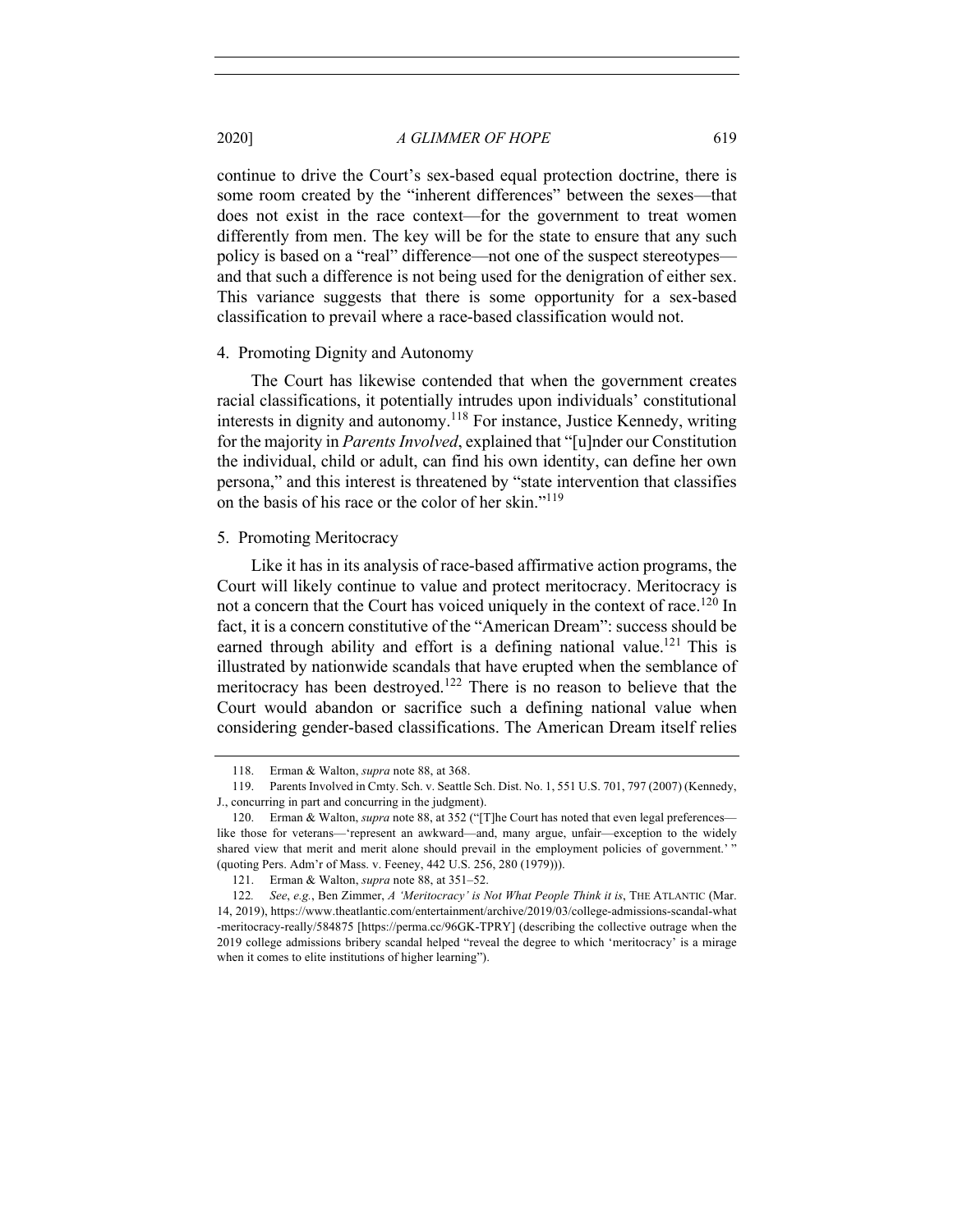on a national belief that those who are meritorious will be successful.<sup>123</sup>

## C. IS THERE AN IMPORTANT GOVERNMENT INTEREST?

Once the Court has established that purposeful, sex-based discrimination exists, it can only be valid if it is in furtherance of an "important governmental objective."<sup>124</sup> Unlike under rational basis review, in which the Court must accept the government's objective, under intermediate scrutiny the Court evaluates the actual purposes for a classification.125 This ability to determine the motive behind a policy places a greater burden on the government to justify its sex-based classification.<sup>126</sup>

California's boardroom gender quota law serves two government interests: (1) rectifying past discrimination and (2) dismantling gender stereotypes, both of which should be found "important" under the Court's existing doctrine.

The requirement that a sex-based distinction be justified by an "important governmental objective" is "considerably less rigorous" than the "compelling state interest" required under strict scrutiny.<sup>127</sup> But, as evidenced by the broad array of objectives that have been found to satisfy the requirement by lower courts, it is also more difficult to define and predict whether a government interest fulfills this standard.<sup>128</sup>

The Court has held that some objectives, like administrative convenience or upholding stereotypical conceptions of gender roles, do not meet the standard of an important governmental interest.<sup>129</sup> For instance, in *Wengler v. Druggists Mutual Insurance*, the Court explained that the claimed justification of administrative convenience was not an important justification for a Missouri law to deny a widower benefits on his wife's work-related death without proof of his dependency when widows could get the same

<sup>123.</sup> Erman & Walton, *supra* note 88, at 351–52 (explaining that meritocracy holds a place of privilege in U.S. life and was even described by President Clinton as one of "our highest ideals" (citation omitted)).

<sup>124.</sup> Marschilok, *supra* note 67, at 553–54.

<sup>125</sup>*. Id*. at 554.

<sup>126</sup>*. Id*.

<sup>127</sup>*. Id*. (first quoting Adarand Constructors, Inc. v. Pena, 515 U.S. 200, 227 (1995); and then citing Goldfarb v. Town of W. Hartford, 474 F. Supp. 2d 356, 366 (D. Conn. 2007)).

<sup>128.</sup> Marschilok, *supra* note 67, at 554–55 ("[T]hese objectives include an interest in remedying past sex discrimination, avoiding the commitment of federal resources to support discriminatory practices, ensuring public safety and deterring crime, maintaining equity in estate taxation, protecting moral sensibilities, and supporting the security needs of jails." (footnotes omitted)).

<sup>129</sup>*. Id*. at 555.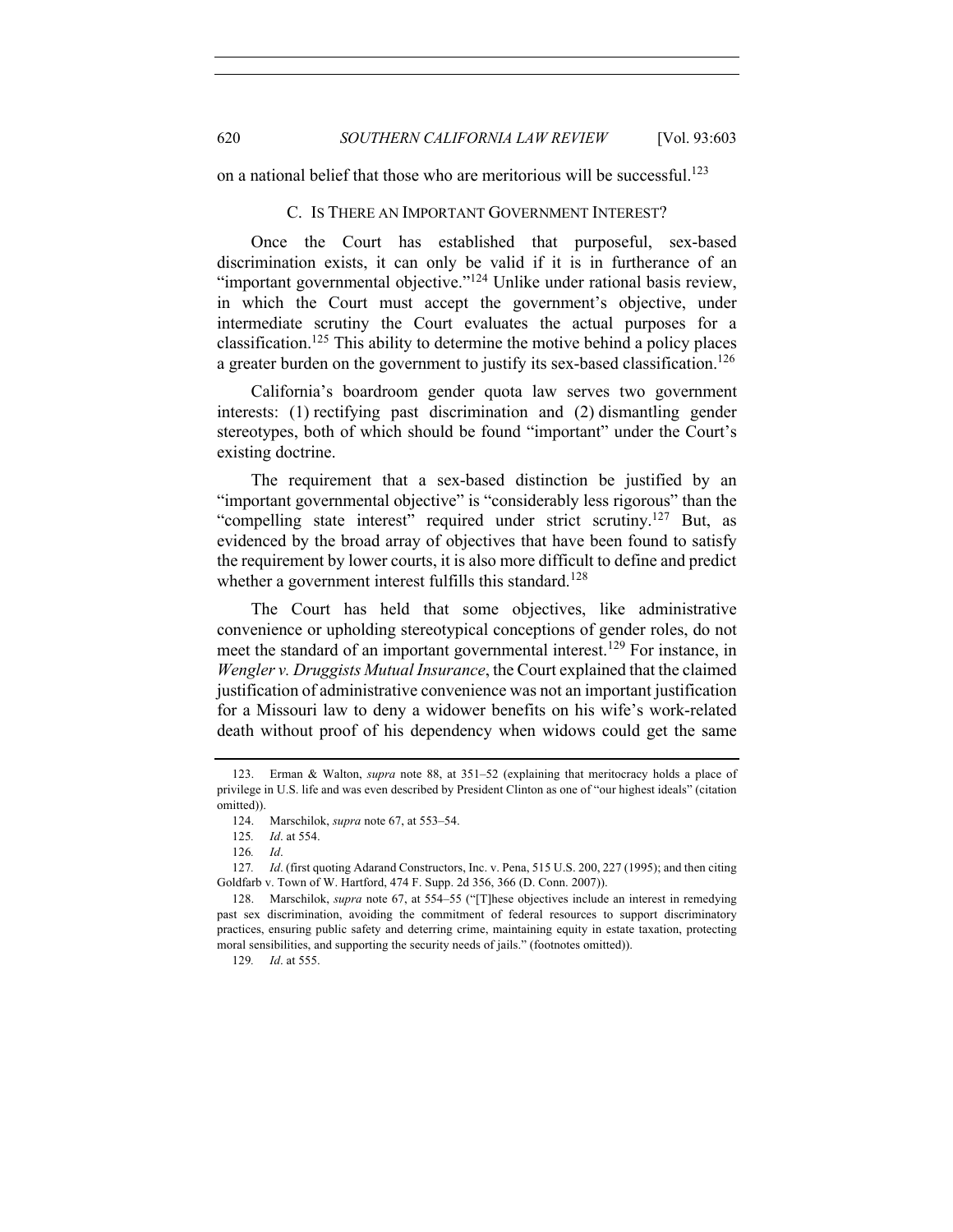benefits without such proof.130 Likewise, in *Mississippi University for Women v. Hogan*, the Court held that the state's policy of refusing admission to males at its university's nursing school violated the Equal Protection Clause.131 In doing so, it clarified that the test for determining the validity of a gender-based classification "must be applied free of fixed notions concerning the roles and abilities of males and females" and that "[c]are must be taken in ascertaining whether the statutory objective itself reflects archaic and stereotypic notions."<sup>132</sup> However, the Court has provided little guidance as to what *does* constitute an important governmental interest.

#### 1. Remedying Past Discrimination

In the race context, the Court has accepted that remedying past discrimination may serve as a compelling justification for affirmative action, but only in limited circumstances in which past "identified discrimination" is present.<sup>133</sup> Thus, if the specific entity adopting the affirmative action program has not directly or indirectly discriminated on the basis of race, the program will not be upheld.<sup>134</sup> This standard is not met by evidence of stark statistical underrepresentation of a minority group.<sup>135</sup>

Conversely, the Court has held that remedying past sex-based discrimination is an acceptable objective for sex-based classifications<sup>136</sup> as long as the policy is focused on redressing specific rather than general discrimination.137 For example, in *Hogan*, the Court rejected the state's justification for an all-female nursing school—that it compensated for discrimination against women in education generally—because the state "made no showing that women lacked opportunities to obtain training in the field of nursing or to attain positions of leadership in that field . . . . "<sup>138</sup>

# In 1977, in *Califano v. Webster*, the Court noted that "[r]eduction of the

<sup>130.</sup> Wengler v. Druggists Mut. Ins., 446 U.S. 142, 151 (1980); *see also* Frontiero v. Richardson, 411 U.S. 677, 689–91 (1973).

<sup>131.</sup> Miss. Univ. for Women v. Hogan, 458 U.S. 718, 723 (1982).

<sup>132</sup>*. Id*. at 724–25.

<sup>133.</sup> *See* City of Richmond v. J.A. Croson Co., 488 U.S. 469, 509 (1989).

<sup>134.</sup> Levinson, *supra* note 40, at 20.

<sup>135</sup>*. Croson*, 488 U.S. at 500–01. The fact that 50 percent of Richmond's population was made up of racial minorities, whereas only 0.67 percent of the city's prime construction contracts were awarded to minority-owned businesses, was insufficient to show identified discrimination. *Id.* at 499–500.

<sup>136.</sup> Califano v. Webster, 430 U.S. 313, 317 (1977); *see also* Johnson v. Transp. Agency, 480 U.S. 616, 631, 641–42 (1987) (holding that promoting a female dispatcher over a man based on the "manifest imbalance" in proportion of men to women in the job category was acceptable under Title VII of the Civil Rights Act of 1964).

<sup>137.</sup> Miss. Univ. for Women v. Hogan, 458 U.S. 718, 728 (1982).

<sup>138</sup>*. Id*. at 729.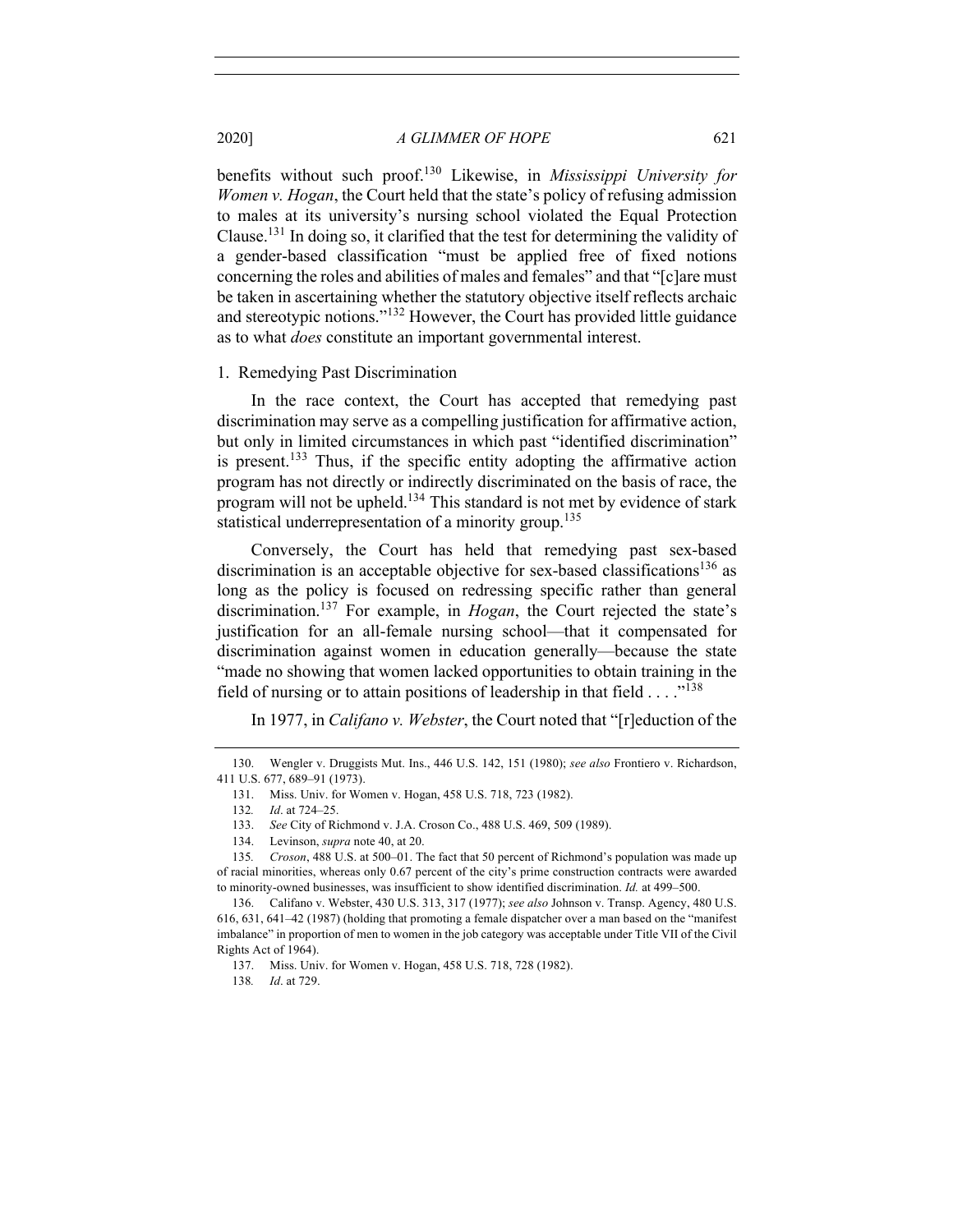disparity in economic condition between men and women caused by the long history of discrimination against women has been recognized as ... an important governmental objective."<sup>139</sup> But, it clarified that "the mere recitation of a benign, compensatory purpose is not an automatic shield which protects against any inquiry into the actual purposes underlying a statutory scheme."<sup>140</sup> The Court quoted its opinion in *Kahn v. Shevin*, and recognized that "[w]hether from overt discrimination or from the socialization process of a male-dominated culture, the job market is inhospitable to the woman seeking any but the lowest paid jobs."<sup>141</sup> Thus the Court found that a provision of the Social Security Act stating that a woman could exclude "from the calculation of [her] retirement benefits" three more lower-earning years than a man "works directly to remedy some part of the effect of past discrimination."<sup>142</sup>

*Webster* looked to the Social Security provision's legislative history to determine that the legislation aimed to address that justification and that it purposefully enacted the preference to compensate for past employment discrimination. The Court found through the legislative history that "the differing treatment of men and women in [the provision] was not 'the accidental byproduct of a traditional way of thinking about females,' but rather was deliberately enacted to compensate for particular economic disabilities suffered by women."<sup>143</sup>

There are two main takeaways from *Webster*. First, it told courts to distinguish between "invidious gender discrimination and genuinely remedial action."<sup>144</sup> Second, it held—with unanimous support—that remedying "generalized societal discrimination" constituted a sufficient justification for gender-based classifications benefiting women.<sup>145</sup> Although never repeated, *Webster*'s reasoning has never been overturned or repudiated.<sup>146</sup>

<sup>139.</sup> *Webster*, 430 U.S. at 317. "If anything, the history of invidious discrimination against blacks renders the remedial rationale considerably stronger for race-based affirmative action than for genderbased affirmative action, and, yet, the Court permits only gender-based, not race-based, affirmative action as a remedy for societal discrimination." Levinson, *supra* note 40, at 20.

<sup>140.</sup> *Webster*, 430 U.S. at 317 (quoting Weinberger v. Wiesenfeld, 420 U.S. 636, 648 (1975)).

<sup>141</sup>*. Id*. at 318 (quoting Kahn v. Shevin, 416 U.S. 351, 353 (1974)).

<sup>142</sup>*. Id*.

<sup>143</sup>*. Id*. at 320 (citation omitted).

<sup>144</sup>*.* Levinson, *supra* note 40, at 9.

<sup>145</sup>*. Id.*

<sup>146.</sup> *Id.*; *cf.* City of Richmond v. J.A. Croson Co., 488 U.S. 469, 500 (1989). Although the Court has accepted remedying past discrimination as a compelling justification for race-based affirmative action, it clarified that only past discrimination must be "identified." Specifically, the entity adopting the affirmative action program must have participated in past discrimination for the system to be invalid.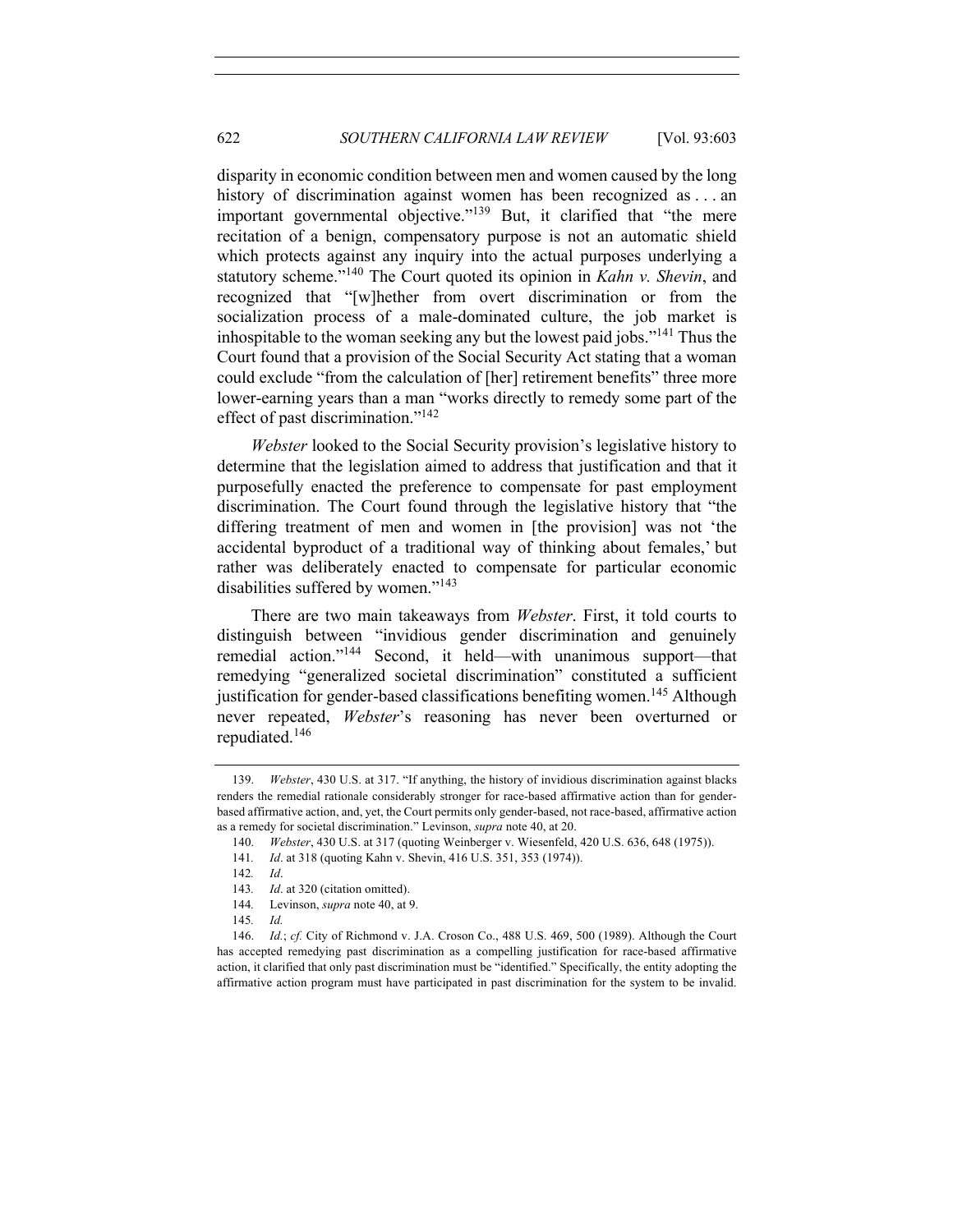In evaluating SB 826, the Court should adhere to its reasoning in *Webster* and determine that remedying past societal discrimination is sufficient justification for the law. For many years, women were unable to ascend the corporate ladder to leadership positions, and certainly were not able to get a seat in the board room. Like in *Webster*, the California State Legislature has clearly detailed the motivation behind its policy. It has cited various studies showing the lack of gender diversity on corporate boards as well as the benefits achieved by female inclusion. Although women have been able to enter previously male-dominated industries, they have often been limited by the "glass ceiling"—a problem the California State Legislature illustrated through the many statistics it cited in SB  $826<sup>147</sup>$  Like the economic inequality that the contested provision in *Webster* was designed to target, these inequities amount to discrimination that warrants remedial gender-based state action.

## 2. Dismantling Sex Stereotypes

The Court has never evaluated a sex classification like SB 826 that aims to dismantle sex stereotypes, so it has not had the chance to establish that dismantling sex stereotypes is an important government interest. However, it has repeatedly held that any objectives predicated on stereotypical conceptions of gender roles fail to qualify as important governmental interests.148 Likewise, since its 1971 decision in *Reed v. Reed*, the Court has consistently overturned laws it found to be based on "fixed notions concerning the roles and abilities of males and females."149 Thus, it is highly likely that dismantling gender-based stereotypes, a theme that has guided the Court's sex-discrimination doctrine, is an important government interest.

## 3. Increasing Gender Diversity

A third potential interest that California could state as justification for SB 826 is increasing gender diversity. The Court has recognized diversity as a justification for race-based classifications, $150$  but the Court has "never recognized the diversity rationale for gender-based affirmative action."<sup>151</sup> In *Grutter v. Bollinger*, the Court recognized that diversity of students at

Further, stark statistical underrepresentation of a minority group does not provide the "strong basis in evidence" necessary to warrant remedial action. *Croson*, 488 U.S. at 499–500.

<sup>147.</sup> *See generally* S. 826, 2017-2018 Reg. Sess. (Cal. 2018) (enacted) (adding CAL. CORP. CODE §§ 301.3, 2115.5).

<sup>148.</sup> *See supra* note 105 and accompanying text.

<sup>149</sup>*. See, e.g*.*,* Miss. Univ. for Women v. Hogan, 458 U.S. 718, 725 (1982).

<sup>150</sup>*. See* Grutter v. Bollinger, 539 U.S. 306, 330, 334 (2003).

<sup>151.</sup> Levinson, *supra* note 40, at 24.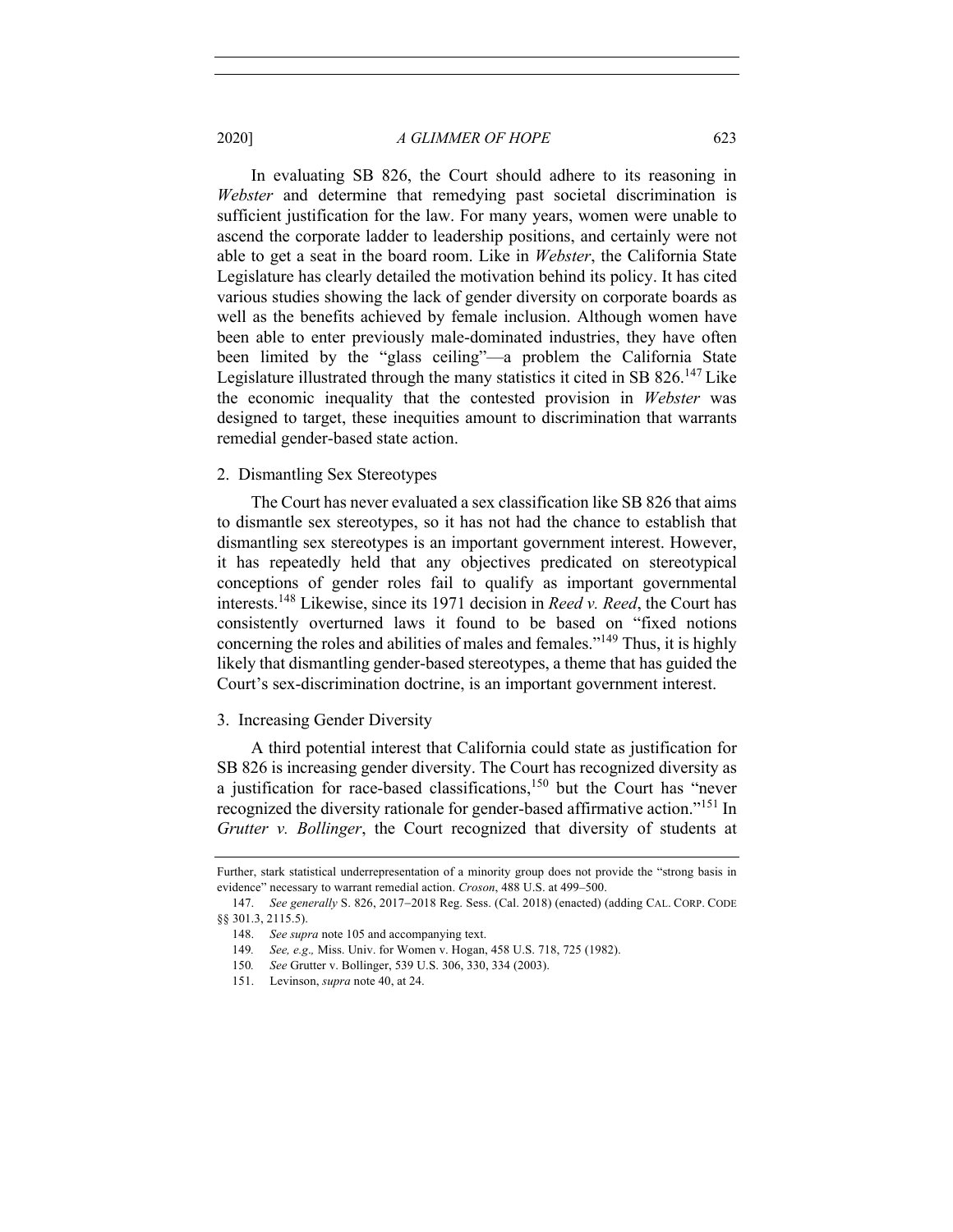universities is a compelling government interest that justifies race-based affirmative action.<sup>152</sup> The majority cited amicus briefs from Fortune 500 companies expressing the importance of diversity in students developing skills needed in professional settings.<sup>153</sup>

However, various factors may impact the Court's response to the diversity rationale in the sex context that are different from those affecting race. For instance, the idea that exposing minority and nonminority students to each other will promote better understanding does not translate to gender because males and females interact within families and communities throughout their lives.<sup>154</sup> Thus, the Court is generally less concerned with forcing the sexes to integrate. In fact, sex-segregated education is a widely accepted and even a growing trend in the public education system.<sup>155</sup> At the same time, the argument that racial diversity reduces implicit racial bias by breaking down stereotypes rings equally as true in the context of gender.<sup>156</sup>

#### D. IS SB 826 SUBSTANTIALLY RELATED TO THOSE INTERESTS?

Intermediate scrutiny requires that the means employed by SB 826 be substantially related to the government's objective.<sup>157</sup> Unlike the narrowly tailored requirement under strict scrutiny which has been more precisely defined by the Court, it is less clear what relationship is necessary to satisfy intermediate scrutiny.<sup>158</sup> However, it is clear that the requirement is less stringent than the relationship that has been demanded of race-based actions. So, while racial classifications may only be used absent reasonably effective non-classificatory alternatives,159 the same must not be true of gender classifications.

To reach the more stringent "narrow tailoring" requirement under strict scrutiny, "race-conscious admissions policies must be limited in time."<sup>160</sup>

<sup>152.</sup> *Grutter*, 539 U.S. at 330, 334.

<sup>153</sup>*. Id*. at 330–31 ("These benefits are not theoretical but real, as major American businesses have made clear that the skills needed in today's increasingly global marketplace can only be developed through exposure to widely diverse people, cultures, ideas, and viewpoints.").

<sup>154</sup>*. See* Levinson, *supra* note 40, at 24–25.

<sup>155</sup>*. See id*. at 25 n.170 ("The number of single-sex public high schools has grown from two in 1995 to ninety-five in 2009, and the number of single-sex classrooms has increased from about a dozen in 2002 to over 360 in 2008.").

<sup>156</sup>*. See id*. at 26 ("Once more women are seen in male-dominated occupations and assume leadership positions, notions of lack of ability and incompetence tend to evaporate. The influx of large numbers of women arguably leads to acceptance, tolerance, and mutual respect.").

<sup>157.</sup> *See* Nguyen v. Immigration & Naturalization Serv., 533 U.S. 53, 70 (2001).

<sup>158.</sup> Marschilok, *supra* note 67, at 556.

<sup>159.</sup> Erman & Walton, *supra* note 88, at 362.

<sup>160.</sup> *Id*. at 363 (quoting Grutter v. Bollinger, 539 U.S. 306, 309 (2003)).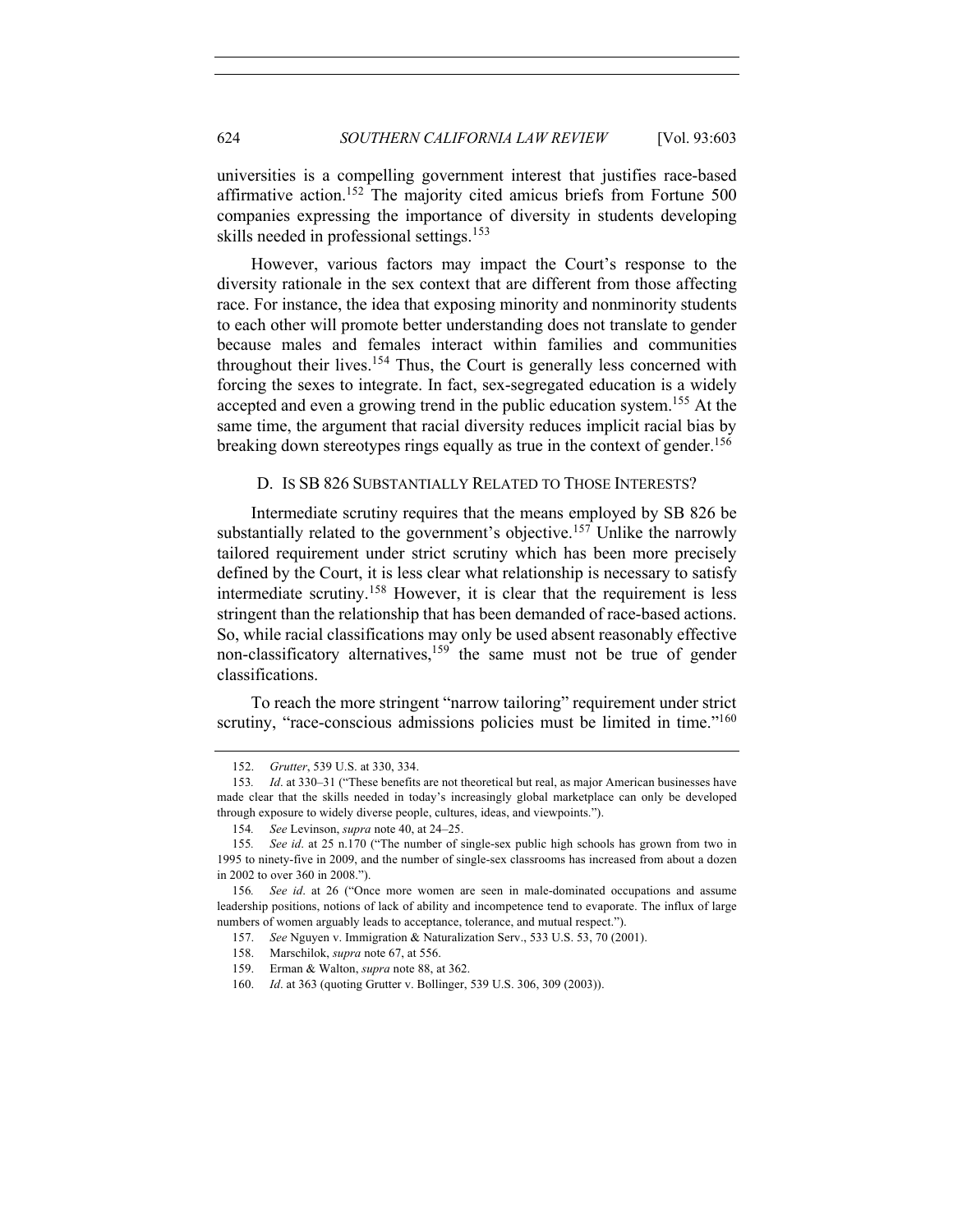While it is unclear whether this is required under intermediate scrutiny, it is not necessary to make that determination since SB 826 meets the demands of the more rigid test. Although the law does not explicitly have a twilight date, the California State Legislature cited studies claiming that "it will take 40 or 50 years to achieve gender parity, if something is not done proactively."161 If gender parity is met in the next fifty years, SB 826's female board member requirements will no longer be necessary. However, by acting as a catalyst to that naturally occurring phenomenon, the law is further shortening the time it would be necessary, or even impactful, to less than forty to fifty years. Once gender parity is met, SB 826 will be rendered moot, having no practical significance. The law thus meets the Court's timelimitation requirement of strict scrutiny.

To further determine whether SB 826 would meet the somewhat elusive "substantial relationship" requirement, the law may be driven through the framework defined by the animating principles behind the Court's sex-based equal protection doctrine: mitigating essentialism and deprecation of the sexes, ensuring individual dignity and autonomy, and protecting meritocracy.

Some commentators have argued that a policy mandating the appointment of female board members perpetuates a stereotype that women are not qualified to be board members by promoting the idea that they would not have a spot in the boardroom without the requirement.<sup>162</sup> Republican venture capitalist Jillian Manus agreed that the Act gives women an advantage in an area where they are at a disadvantage.<sup>163</sup> But, she also called it an "insult" because "women will be put on boards because of their gender and not because of merit. Merit is key."164

If it were true that SB 826 was predicated on the idea that women could not independently accomplish what was necessary to be placed on a corporate board because of their lesser abilities or more natural role as homemakers, the Act would seemingly be in contention with the Court's equal protection motivations. On the contrary, SB 826 is aimed at remedying widespread historical discrimination based on the unacceptable stereotype that women belong either in the home or in more "feminine" careers. <sup>165</sup> For this reason, it furthers the Court's efforts to counter essentialism and

<sup>161.</sup> S. 826, 2017-2018 Reg. Sess., § 1(a) (Cal. 2018) (enacted).

<sup>162.</sup> Sulek, *supra* note 5.

<sup>163</sup>*. Id*.

<sup>164</sup>*. Id*.

<sup>165.</sup> The Court has repeatedly rejected these stereotypes as well as any classification predicated upon them. *See supra* Section II.B.2.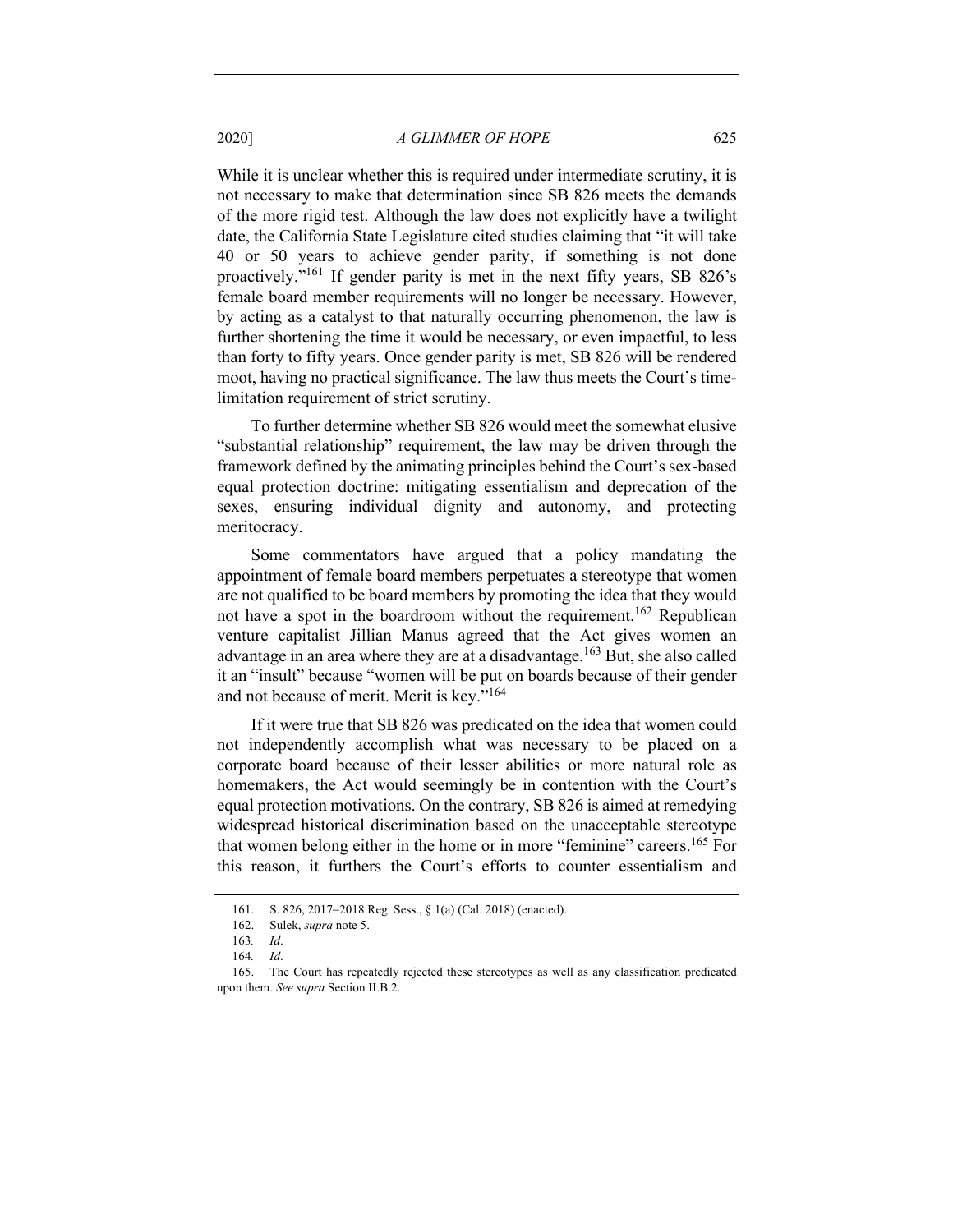denigration of the sexes by breaking down barriers created by outdated stereotypes.

Further, widespread understanding that corporations do not choose their board members based on merit, but rather on personal connections or other non-meritorious factors, undermines this argument.<sup>166</sup> Actually, placing more women in high-visibility director positions will greatly challenge enduring stereotypes of what women can and should be able to accomplish. Unlike a policy mandating that corporations hire more women at all levels or requiring that universities accept more women into programs in which they are underrepresented, SB 826 narrowly addresses high-visibility positions that are most likely to affect pervasive gender stereotypes.

Unlike university admissions processes that the Court has perceived to threaten meritocracy, requiring corporations to include women on their boards would encourage meritocracy in a system marked by inequity. Board member selection is fundamentally different from the admission and selection programs that the Court has reviewed. In college admissions, admissions officers' dependence on objective standards such as standardized test scores and grades fosters a perception of meritocracy of which the Court has been protective.<sup>167</sup> Viewing standardized tests and grades as "open, competitive, and relatively accurate predictors" of future academic performance, the Court has feared that classifications may undermine those qualities.<sup>168</sup>

Conversely, corporate directors are most often chosen based on subjective qualities including interpersonal and communication skills, leadership skills, culture fit, and passion.<sup>169</sup> For instance, a job advertisement for a director seat at San Francisco-based company Genentech calls for someone with an "[e]nterprise mindset with ability to build networks, collaborate, and influence internally"—qualities that no test could measure or detect.<sup>170</sup> Lack of quantifiable hiring criteria, the tendency of boards to

<sup>166.</sup> *See infra* text accompanying notes 169-70.

<sup>167.</sup> Erman & Walton, *supra* note 88, at 360 ("Justices have displayed similar faith in tests and grades in the educational context . . . . [Justice Powell] presumed that traditional bases for admission would generally provide a 'fair appraisal of each individual's academic promise.' " (quoting Regents of Univ. of Cal. v. Bakke, 438 U.S. 265, 306 n.43 (1978))).

<sup>168.</sup> *Id*. at 359.

<sup>169</sup>*. See, e.g.*, *Corporate Security Director – Site Services: Genentech*, INDEED, https://www.in deed.com/viewjob?jk=5b41cc16f02e46c2&tk=1ct67jp3obi98803&from=serp&vjs=3 [https://perma.cc/ JW63-Z2AZ]; *Director, Corporate Development: Google*, INDEED, https://www.indeed.com/viewjob ?jk=50c923781b51fe0a&q=Corporate+Board+Member&tk=1ct67jp3obi98803&from=web&vjs=3 [https://perma.cc/SVG2-9Y9N].

<sup>170.</sup> *See Corporate Security Director – Site Services*, *supra* note 169.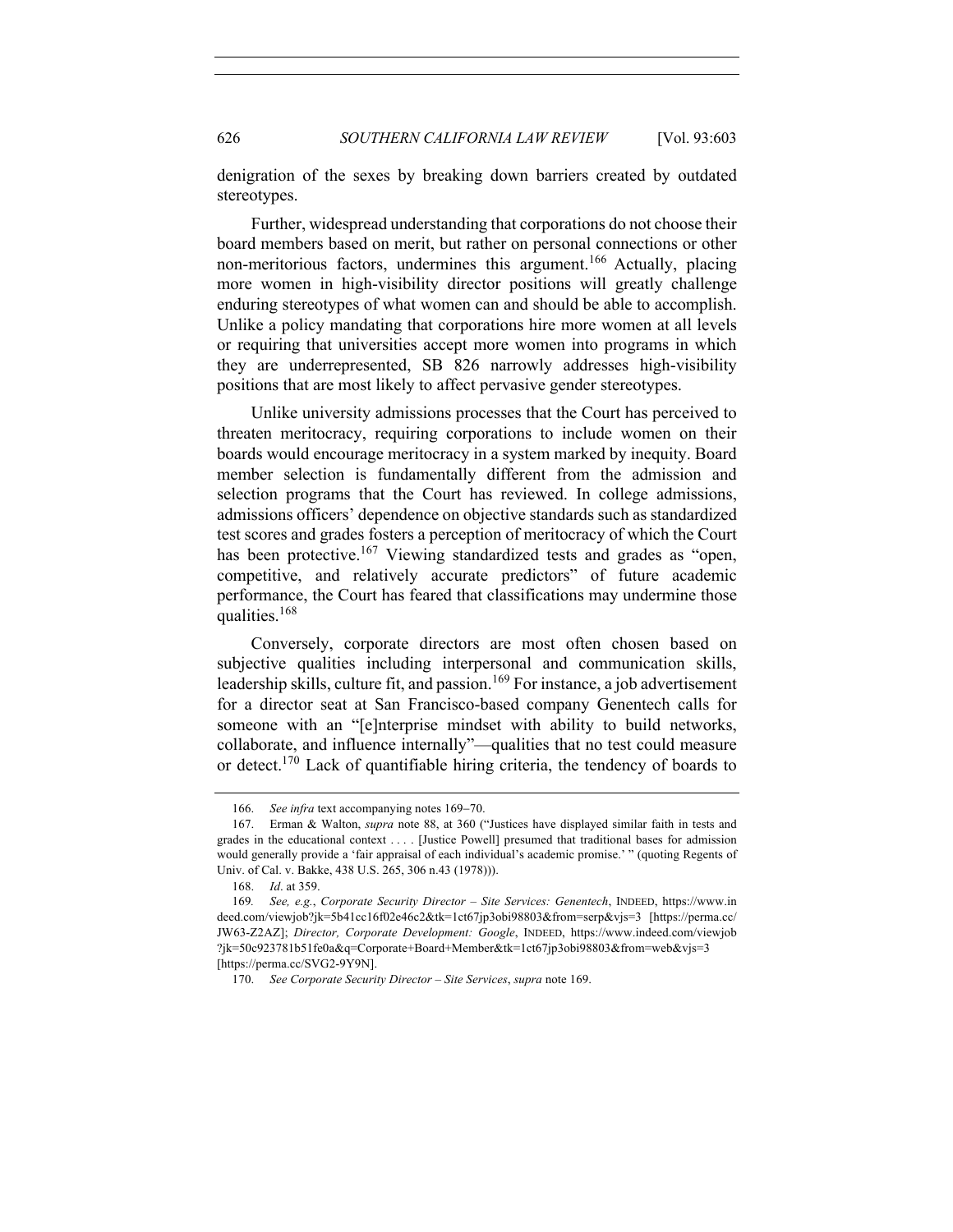source new members through personal networks, and vast underrepresentation of women and minorities have contributed to a widespread suspicion that board member selection is not merit-based.<sup>171</sup> In fact, Barbara Black has pointed to the poor performance of boards of many large financial institutions during the 2008 financial crisis as evidence that current nomination practices have fallen short of selecting the most qualified board members.<sup>172</sup>

The underrepresentation of women has itself been cited as proof that the selection of corporate board members is not a meritorious process.<sup>173</sup> Black argues that, given the number of professional women in corporate America and the efforts of advocacy groups and institutional investors to develop female talent banks, women's absence from the boardroom cannot be for lack of qualified women.174 Commentators have posited that "the desire to maintain social comfort levels and board cohesion, narrow search criteria and procedures for selecting new directors, skepticism about the so called 'business case' in favor of appointing women to corporate boards, and plain old-fashioned sex discrimination" have stalled progress toward greater female representation on boards.<sup>175</sup> Thus, by adding women to corporate boards, California would be advancing the appearance of—and perhaps even actual—meritocracy in corporate board selection by requiring corporations to seek board members outside of their regular talent pools.

Critics of SB 826 have also raised concerns that its singular focus on gender diversity ignores other aspects of diversity.<sup>176</sup> This critique echoes Justice Powell's assertion in *Bakke* that the "special admissions program, focused *solely* on ethnic diversity, would hinder rather than further attainment of genuine diversity."<sup>177</sup> However, in the context of corporate boards, reality has shown that an increase in gender diversity has led to diversity in other areas as well. A recent influx of female directors on S&P 500 boards has contributed to a greater diversity of skills, qualifications, and

<sup>171</sup>*. See, e.g.*, Barbara Black, *Stalled: Gender Diversity on Corporate Boards*, 37 U. DAYTON L. REV. 7, 20 (2011) ("The lack of progress [toward gender diversity on corporate boards] is profoundly discouraging for those who believe in meritocracy.").

<sup>172</sup>*. Id*.

<sup>173</sup>*. See, e.g.*, *id*.

<sup>174</sup>*. Id*.

<sup>175.</sup> Jayne W. Barnard, *More Women on Corporate Boards? Not So Fast*, 13 WM. & MARY J. WOMEN & L. 703, 704 (2007).

<sup>176.</sup> Emily Stewart, *California Just Passed a Law Requiring More Women on Boards. It Matters, Even If It Fails*, VOX (Oct. 3, 2018, 1:10 PM), https://www.vox.com/2018/10/3/17924014/californiawomen-corporate-boards-jerry-brown [https://perma.cc/3N7C-9Y5W].

<sup>177</sup>*.* Regents of Univ. of Cal. v. Bakke, 438 U.S. 265, 315 (1978).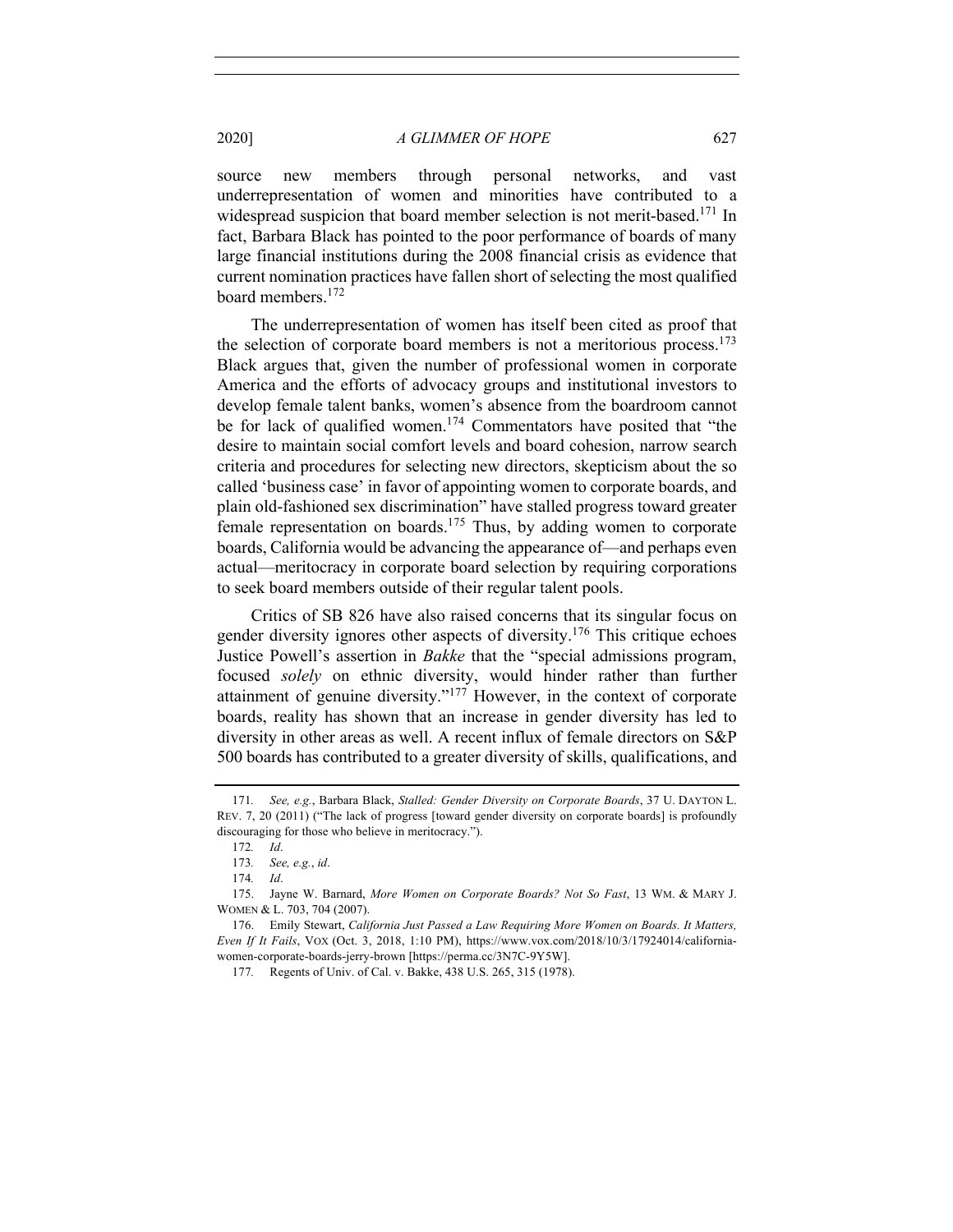perspectives.178 While it is true that minority representation on corporate boards remains shamefully low,<sup>179</sup> it cannot be the case that the pursuit of gender diversity must be abandoned for inability to address all forms of diversity at once.

## E. WHY QUOTAS ARE PERMISSIBLE FOR SEX WHEN THEY ARE CLEARLY IMPERMISSIBLE FOR RACE

A significant challenge that SB 826 faces is that it is essentially a quota system—designating a certain number of seats for women.<sup>180</sup> In this way, the classification is similar to the program in *Bakke* which the Court found to have impermissibly "operated as a racial quota, because minority applicants . . . were rated only against one another . . . and 16 places in the class of 100 were reserved for them."181

The Court has clearly rejected such race-based quota systems, instead favoring "affirmative action" programs that consider race as "simply one element—to be weighed fairly against other elements."<sup>182</sup> These "more indirect means" make race's importance less visible, allowing each applicant to be considered as an individual and in turn lessening the consequential "divisiveness" and "corrosive discourse."<sup>183</sup>

The five previously discussed factors suggest that the Court's clear rejection of race-based quota systems does not extend to SB 826.

First, as discussed in Section II.A, *Nguyen* signals that the intermediate scrutiny standard is substantially less stringent than strict scrutiny, the level of review applied to race-based classifications.184 Here, the difference between the two standards likely means that SB 826, a program that would clearly be unacceptable in the race context, is permissible as a gender-based classification.

<sup>178.</sup> SPENCERSTUART, 2018 UNITED STATES SPENCER STUART BOARD INDEX 3 (2018), https://www.spencerstuart.com/-/media/2018/october/ssbi\_2018.pdf [https://perma.cc/9MYL-V2NQ] ("[N]ew women directors have markedly different backgrounds from their male peers. Women are more frequently line and functional leaders and financial executives and less frequently at the CEO level. Their industry experiences differ as well, with women more likely to have backgrounds in the tech/telecommunications and consumer sectors and less likely to have private equity/investment backgrounds.").

<sup>179</sup>*. Id.* Only 19 percent of new S&P 500 board members in 2018 were male or female minorities, up only 6 percent in the previous five years. *Id*. at 8.

<sup>180.</sup> S. 826, 2017-2018 Reg. Sess., pmbl. (Cal. 2018) (enacted).

<sup>181.</sup> *Bakke*, 438 U.S. at 279.

<sup>182</sup>*. Id*. at 318.

<sup>183</sup>*.* Parents Involved in Cmty. Sch. v. Seattle Sch. Dist. No. 1, 551 U.S. 701, 797 (2007) (Kennedy, J., concurring in part and concurring in the judgment).

<sup>184.</sup> *See* Nguyen v. Immigration & Naturalization Serv., 533 U.S. 53, 70 (2001).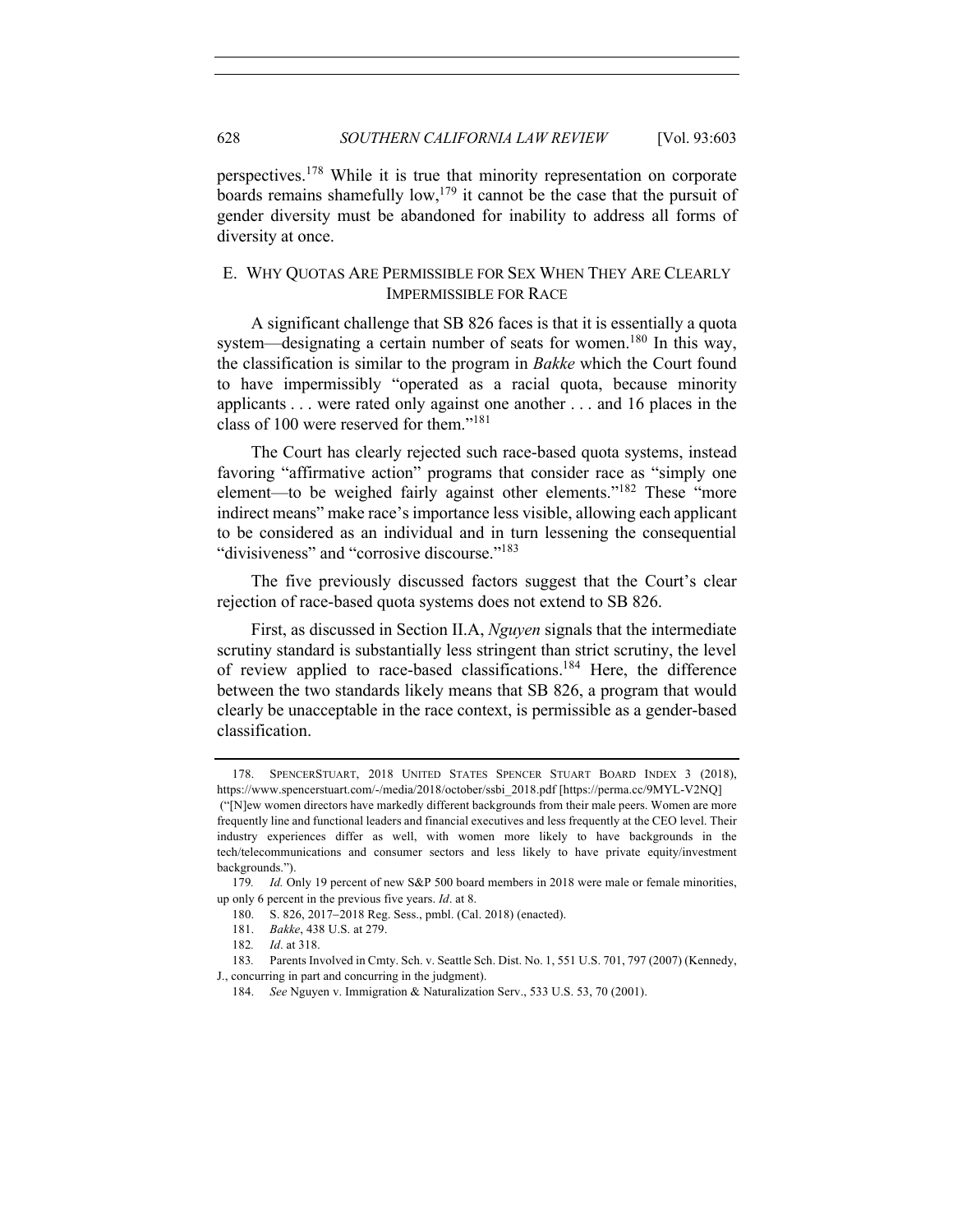Second, SB 826, as a program intended to benefit women, is fundamentally different from earlier statutes the Court struck down. While those statutes ostensibly treated women favorably, they did so in the paternalistic sense. For example, even though *Craig v. Boren* is nominally similar to *Bakke* in that a man challenged the statute in *Craig* and a white applicant challenged the admissions program in *Bakke*, *Craig* should not be considered as the same because its analysis was based on the concern that even *benign* legislation designed to *help* women in the 1970s was still based on, and perpetuating of, stereotypes that harm women.<sup>185</sup> Thus, it is the *stereotype* that plays the role of invidious intent, causing the harm to a minority group, and making actual malicious intent irrelevant in the gender context.186 Such laws were not passed in an effort to help women or address inequality.<sup>187</sup> Thus, even though the plaintiff in *Craig* was a man who was supposedly harmed by the differential standard, the application of scrutiny was for the benefit of women.<sup>188</sup>

For race, however, in *Bakke* and *Adarand*, the statutes were passed for a remedial purpose—not paternalistic assumptions about differences, but rather an effort to help the disadvantaged race gain access.<sup>189</sup> The Court viewed this as problematic not because it perpetuated stereotypes about the benefited minority, but rather because it harmed innocent white applicants.<sup>190</sup> Thus, the focus of the Court's concern was for the minority group in *Craig* and for the majority in *Adarand* and *Bakke*. This is a major difference between the Court's treatment of race and its treatment of gender. While the evil to be flushed out in strict scrutiny is either invidious intent to oppress or the harm of being classified on the basis of race, the evil to be

<sup>185</sup>*. See Bakke*, 438 U.S. at 266; Craig v. Boren, 429 U.S. 190, 192, 201–03 (1976); *see also* Orr v. Orr, 440 U.S. 268, 279, 283 (1979) (striking down a state law only allowing women to receive alimony because it was based on stereotypical views of gender roles that the wife is dependent and the husband is the breadwinner).

<sup>186</sup>*. See Bakke*, 438 U.S. at 298–99; *Craig*, 429 U.S. at 204.

<sup>187</sup>*. See Craig*, 429 U.S. at 201. Oklahoma enacted the statute at issue to regulate driving while under the influence of alcohol based on an assumption that young men were more likely than young women to do so. *Id.*

<sup>188.</sup> *See id*.

<sup>189</sup>*.* Adarand Constructors, Inc. v. Pena, 515 U.S. 200, 206 (1995) (applying strict scrutiny to a practice of providing incentives for hiring businesses owned by "socially disadvantaged individuals" which the government defined as "those who have been subjected to racial or ethnic prejudice or cultural bias because of their identity as a member of a group without regard to their individual qualities" (citations omitted)); *Bakke*, 438 U.S. at 272 ("[T]he faculty devised a special admissions program to increase the representation of 'disadvantaged' students in each Medical School class.").

<sup>190</sup>*. Adarand*, 515 U.S. at 270; *Bakke*, 438 U.S. at 298 ("[T]here is a measure of inequity in forcing innocent persons in respondent's position to bear the burdens of redressing grievances not of their making.").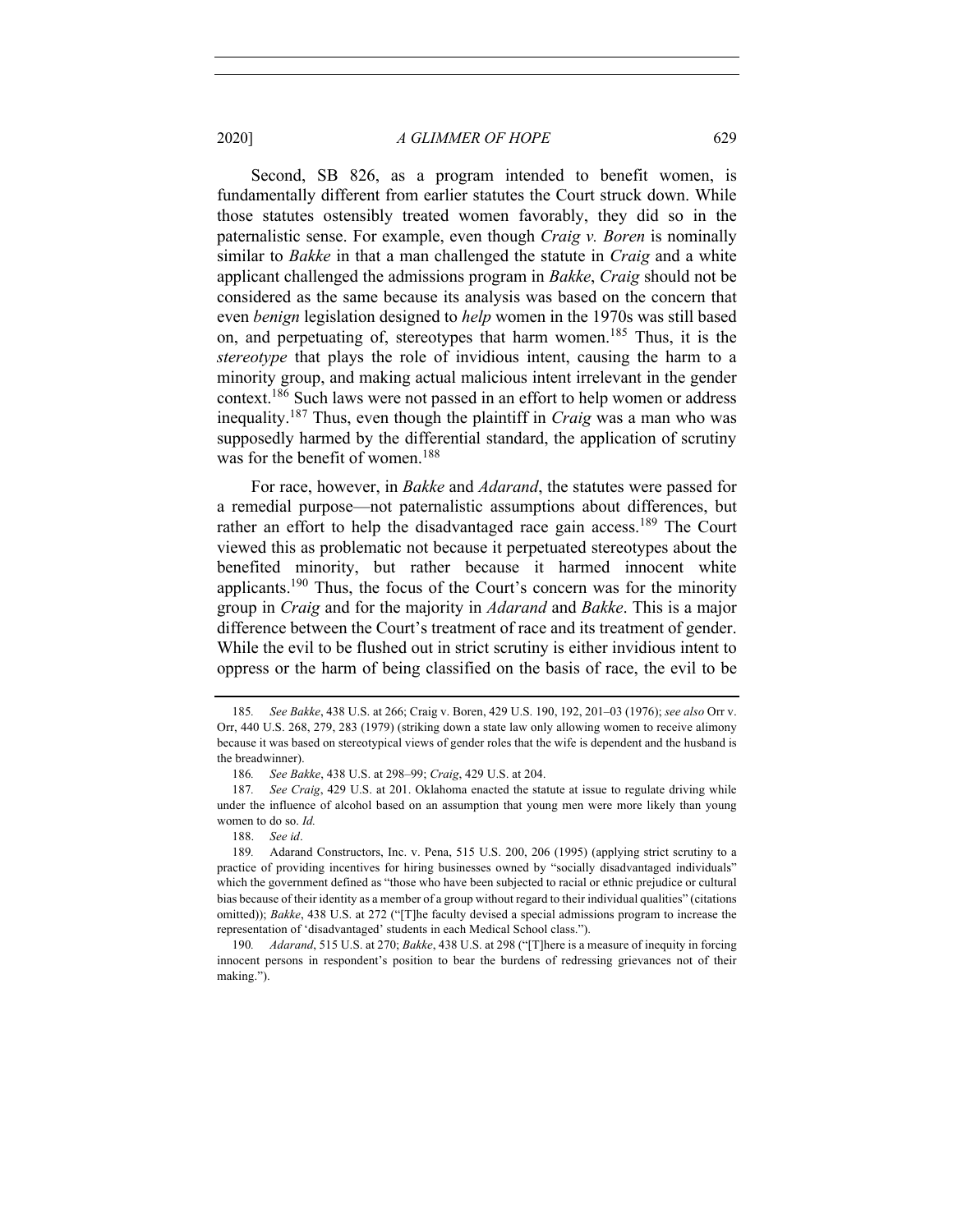flushed out by intermediate scrutiny is the use of assumptions about differences between men and women that are not based in biology. Thus, for gender, the fit need not be so tight with regard to the prior discrimination that is the basis of the remedial action. Because SB 826's mandated inclusion clearly does not contribute to the central harm—reinforcement of stereotypes—it should pass intermediate scrutiny.

Third, unlike in the race context in which the Court insists that quotas threaten an applicant's dignity and autonomy by considering the applicant as a member of a group rather than an individual, the Court does not appear to hold an analogous concern that people lose their individuality when considered as a member of their sex. This is propelled by the Court's insistence that some real differences between the sexes exist that may justify disparate treatment of men and women.<sup>191</sup>

Fourth, the fact that SB 826 targets the corporate board selection process—which is not perceived to be merit-based—rather than university or general hiring bolsters the state's position because it does not pose a threat to merit, a value the Court has consistently protected.<sup>192</sup>

Fifth and finally, the fact that balkanization, a key concern in the race context, is not a factor in the Court's sex-based equal protection consideration further supports the conclusion that quotas may be acceptable in the sex context.

## **CONCLUSION**

While SB 826 does not face an easy path when it is inevitably challenged under the Equal Protection Clause, it should not be written off as a failed attempt just yet. SB 826 is an attempt by the California State Legislature to increase female representation on corporate boards. Although the law may be severely restricted by jurisdictional limits, it sends an important message to corporations that they must do more to include women on their boards. SB 826 also may serve as a model for other states, such as Delaware,  $193$  to implement effective mandates that corporations include women in their leadership.

Because it is a distinction between men and women, it is a facially discriminatory sex-based classification and thus must survive intermediate

<sup>191.</sup> *See supra* note 95 and accompanying text.

<sup>192.</sup> *See supra* Section II.B.5.

<sup>193.</sup> *See* Suzanne Barlyn, *How Delaware Became a Hub of Corporate Secrecy*, BUS. INSIDER (Aug. 24, 2016, 10:51 AM), https://www.businessinsider.com/heres-why-corporations-are-flocking-to-delaw are-to-conduct-business-2016-8 [https://perma.cc/VN5V-R5C4].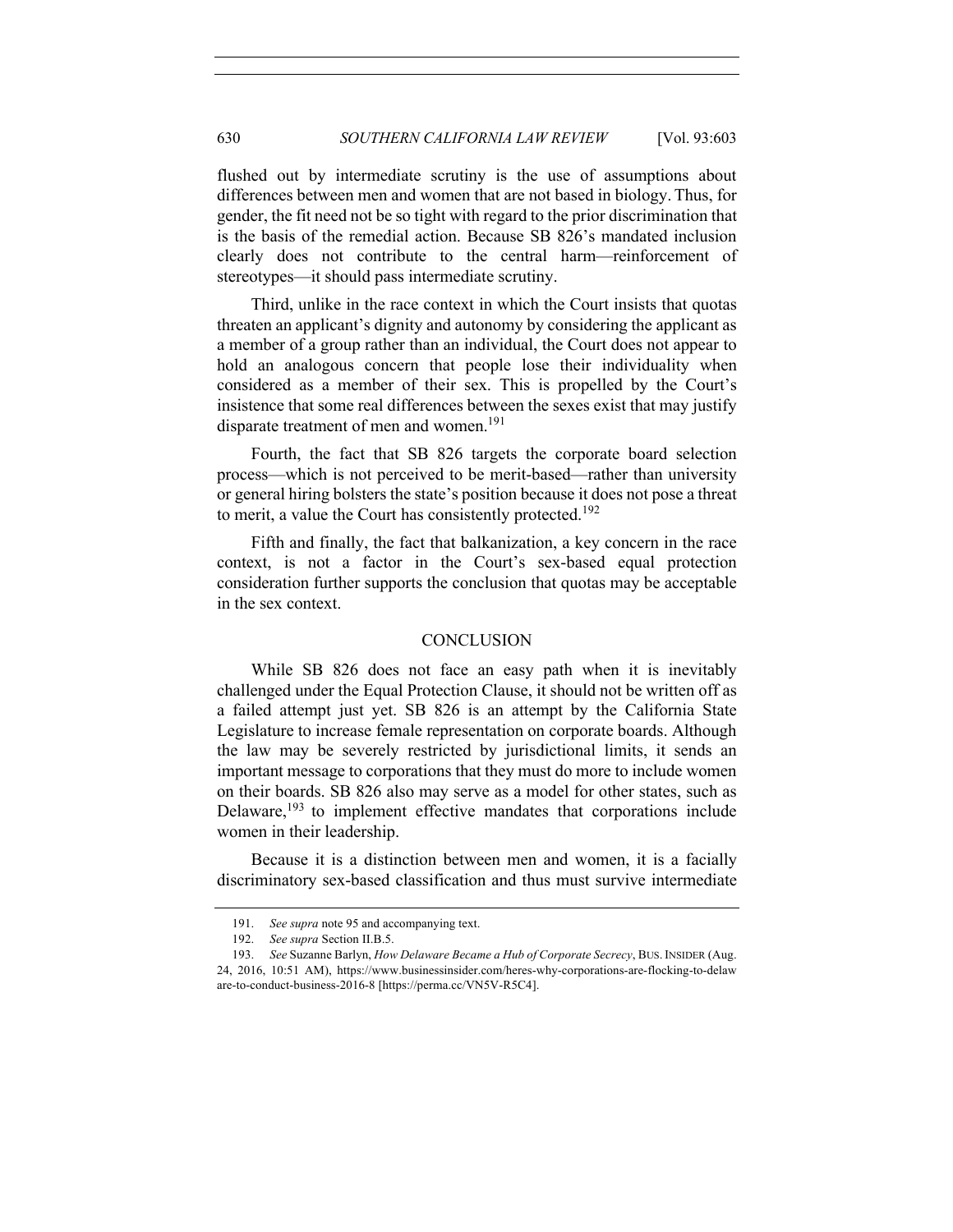scrutiny to withstand an equal protection claim under the Fourteenth Amendment. Under this test, there is a "strong presumption"<sup>194</sup> that it is invalid that can only be overcome by an "exceedingly persuasive" showing that SB 826 is justified by an "important" government interest to which it is "substantially related."<sup>195</sup>

Applying the Court's existing equal protection doctrine, there is a plausible way that SB 826 could survive intermediate scrutiny because remedying past discrimination and dismantling gender stereotypes are important government interests to which the law is substantially related. Women remain vastly underrepresented on corporate boards due to generations of policies at universities and corporations that intentionally discriminated against women and kept them from advancing up the corporate ladder.

Although women have been joining traditionally male professions such as law, medicine, police work, and corporate leadership, the glass ceiling has remained impermeable.<sup>196</sup> By placing women in director positions, SB 826 will contribute to the shattering of that barrier by remedying past discrimination while also dismantling existing deeply-entrenched stereotypes and subconscious gender bias that continue to keep women out of the boardroom. Thus, although its success may be unlikely given the makeup of the current Court, SB 826 advances the goals of the Equal Protection Clause and in upholding it the Court would not alter its existing framework.

<sup>194</sup>*. See* J.E.B. v. Alabama *ex rel*. T.B., 511 U.S. 127, 152 (1994) (Kennedy, J., concurring).

<sup>195</sup>*. See* United States v. Virginia, 518 U.S. 515, 533 (1996).

<sup>196.</sup> *See Women in Male-Dominated Industries and Occupations: Quick Take*, CATALYST (Feb. 5, 2020), https://www.catalyst.org/research/women-in-male-dominated-industries-and-occupations [https:/ /perma.cc/6ENW-6AVV].